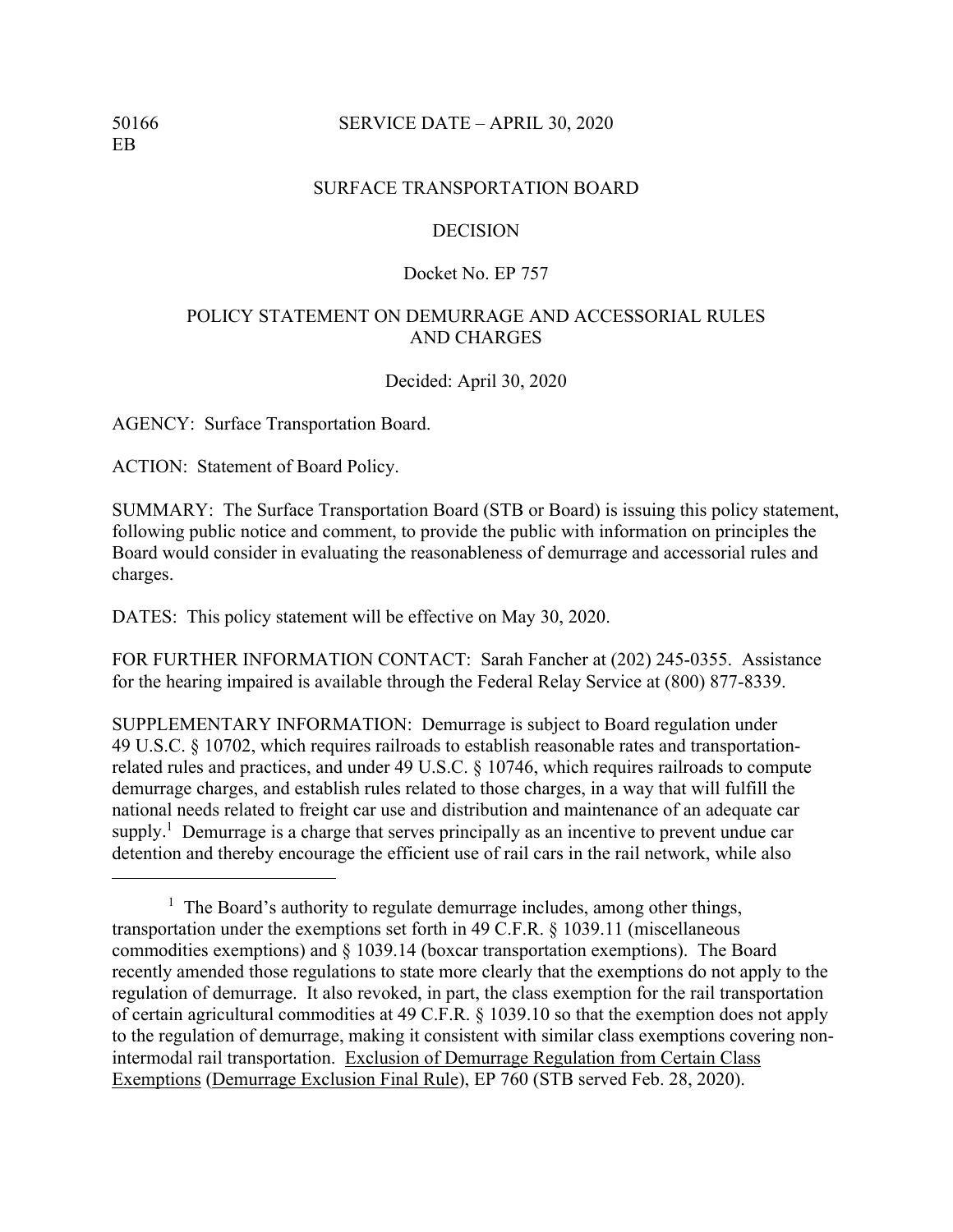providing compensation to rail carriers for the expense incurred when rail cars are unduly detained beyond a specified period of time (i.e., "free time") for loading and unloading. See Pa. R.R. v. Kittaning Iron & Steel Mfg. Co., 253 U.S. 319, 323 (1920) ("The purpose of demurrage charges is to promote car efficiency by penalizing undue detention of cars."); 49 C.F.R. § 1333.1; see also 49 C.F.R. pt. 1201, category 106.<sup>2</sup> Accessorial charges are not specifically defined by statute or regulation but are generally understood to include charges other than linehaul and demurrage charges. See Revisions to Arbitration Procedures, EP 730, slip op. at 7-8 (STB served Sept. 30, 2016). As discussed below, this policy statement pertains to accessorial charges that, like demurrage charges, are designed or intended to encourage the efficient use of rail assets.

On October 7, 2019, the Board issued, for public comment, a notice of proposed statement of Board policy providing information with respect to certain principles it would consider in evaluating the reasonableness of demurrage and accessorial rules and charges. See Policy Statement on Demurrage & Accessorial Rules & Charges (NPPS), EP 757 (STB served Oct. 7, 2019).<sup>3</sup> As described in the NPPS, EP 757, slip op. at 2-3, that action arose, in part, as a result of the testimony and comments submitted in Oversight Hearing on Demurrage & Accessorial Charges (Oversight Proceeding), Docket No. EP 754. The Board commenced the Oversight Proceeding by notice served on April 8, 2019 (April 2019 Notice), following concerns expressed by users of the freight rail network (rail users)<sup>4</sup> and other stakeholders about recent changes to demurrage and accessorial tariffs administered by Class I carriers, which the Board was actively monitoring.<sup>5</sup>

<sup>2</sup> In Demurrage Liability (Demurrage Liability Final Rule), EP 707, slip op. at 15-16 (STB served Apr. 11, 2014), the Board clarified that private car storage is included in the definition of demurrage for purposes of the demurrage regulations established in that decision. The Board uses the same definition for purposes of this policy statement.

<sup>3</sup> Notice was published in the **Federal Register**, 84 Fed. Reg.  $54,717$  (Oct. 10, 2019).

<sup>4</sup> As used in this policy statement, the term "rail users" broadly means any person or business that receives rail cars for loading or unloading, regardless of whether that person or business has a property interest in the freight being transported. This policy statement uses the terms "warehousemen" or "third-party intermediaries" to refer more specifically to those entities with no property interest in the freight.

<sup>5</sup> The April 2019 Notice announced a public hearing, at which Class I carriers were directed to appear, and shippers, receivers, third-party logistics providers, and other interested parties were invited to participate. The notice also directed Class I carriers to provide specific information on their demurrage and accessorial rules and charges; required all hearing participants to submit written testimony (both in advance of the hearing); and permitted comments from interested parties who did not appear. The Board received over 90 pre-hearing submissions; heard testimony over a two-day period from 12 panels composed of, collectively, over 50 participants; and received 36 post-hearing comments. That record, which is detailed in the NPPS and summarized below, is available in Docket No. EP 754. See NPPS, EP 757, slip op. at 22-25 (Appendix listing the parties who provided comments or testimony in the proceeding).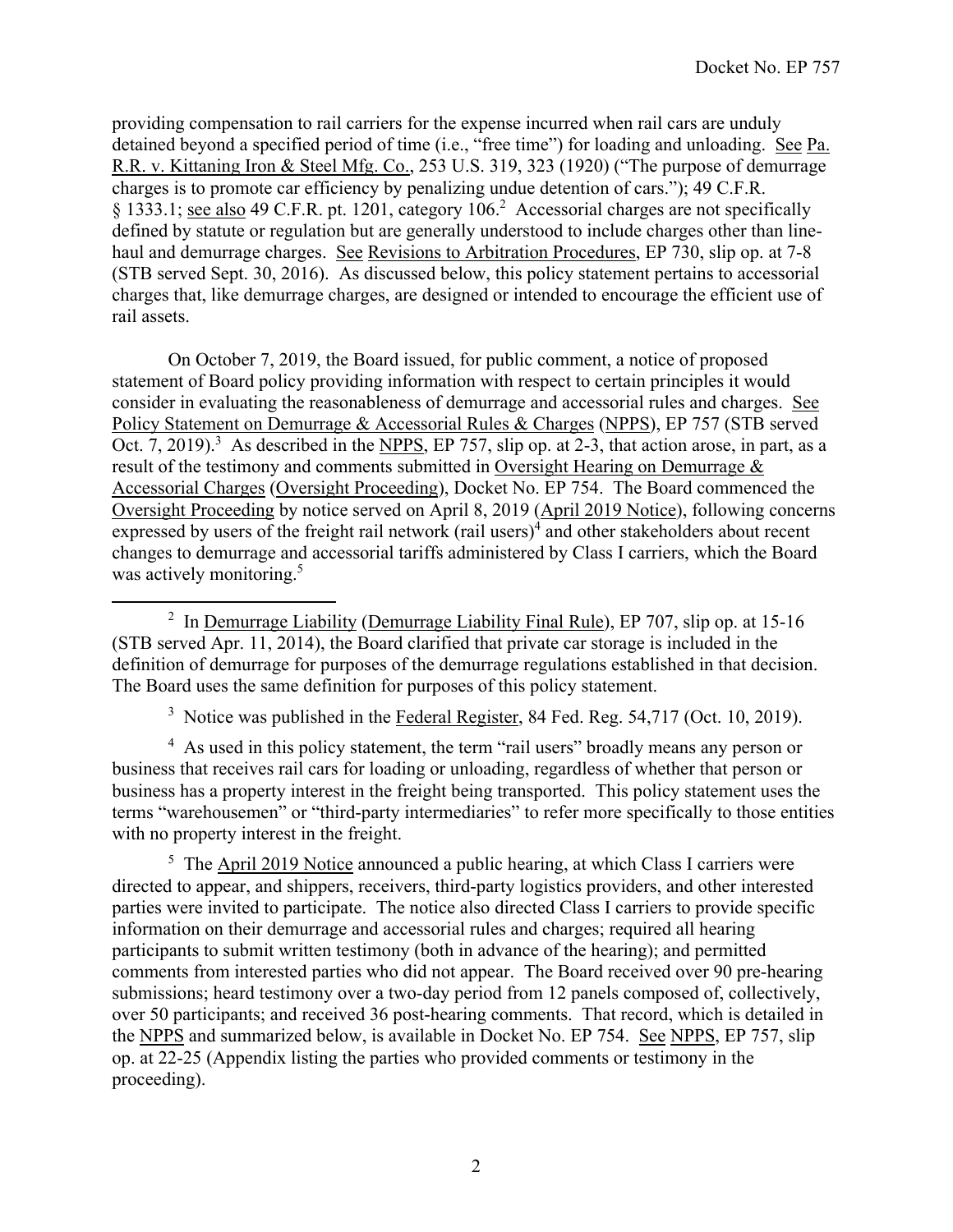In response to the NPPS, the Board received 44 comments and 13 replies.<sup>6</sup> After considering the comments received, along with the record in the Oversight Proceeding, the Board is issuing this statement of Board policy. Through this policy statement, the Board expects to facilitate more effective private negotiations and problem solving between rail carriers and shippers and receivers on issues concerning demurrage and accessorial rules and charges; to help prevent unnecessary future issues and related disputes from arising; and, when they do arise, to help resolve them more efficiently and cost-effectively. The Board is not, however, making any binding determinations by this policy statement. Nor is the Board promoting complete uniformity across rail carriers' demurrage and accessorial rules and charges; the principles discussed in this policy statement recognize that there may be different ways to implement and administer reasonable rules and charges. When adjudicating specific cases, the Board will consider all facts and arguments presented in such cases.

The Board encourages all carriers, and all shippers and receivers, to work toward collaborative, mutually beneficial solutions to resolve disputes on matters such as those raised in

 $6$  The Board received comments and/or reply comments from: the American Chemistry Council (ACC); the American Forest & Paper Association (AF&PA); American Fuel & Petrochemical Manufacturers (AFPM); the American Iron and Steel Institute (AISI); the American Short Line and Regional Railroad Association (ASLRRA); ArcelorMittal USA LLC (AM); Archer Daniels Midland Company; the Association of American Railroads (AAR); Auriga Polymers, Inc. a wholly owned subsidiary of Indorama, NA, on behalf of Indorama Ventures affiliates (Auriga/Indorama); the Automobile Carriers Conference; Barilla America, Inc. (Barilla); BNSF Railway Company (BNSF); Canadian National Railway Company (CN); Canadian Pacific Railway Company (CP); The Chlorine Institute (CI); The Corn Refiners Association (CRA); CSX Transportation, Inc. (CSXT); Diversified CPC International, Inc. (Diversified CPC); Dow, Inc. (Dow); The Fertilizer Institute (TFI); the Freight Rail Customer Alliance (FRCA); Growth Energy; the Industrial Minerals Association – North America (IMA-NA); the Institute of Scrap Recycling Industries, Inc. (ISRI); International Paper; the International Warehouse Logistics Association (IWLA); The Kansas City Southern Railway Company (KCS); Kinder Morgan Terminals (Kinder Morgan); the National Association of Chemical Distributors (NACD); the National Coal Transportation Association (NCTA); the National Grain and Feed Association (NGFA) (supported by the Agricultural Retailers Association; the Pet Food Institute; the National Oilseed Processors Association and the North American Millers' Association); The National Industrial Transportation League (NITL); the National Mining Association; the North American Freight Car Association (NAFCA); Omaha Public Power District (OPPD); Peabody Energy Corporation; Plastic Express/PX Services (Plastic Express); the Portland Cement Association (PCA); the Private Railcar Food and Beverage Association, Inc. (PRFBA); Union Pacific Railroad Company (UP); and the Western Coal Traffic League and Seminole Electric Cooperative, Inc. (WCTL/SEC). Two comments were filed after the comment deadline of November 6, 2019. In the interest of a more complete record, the late-filed comments are accepted into the record.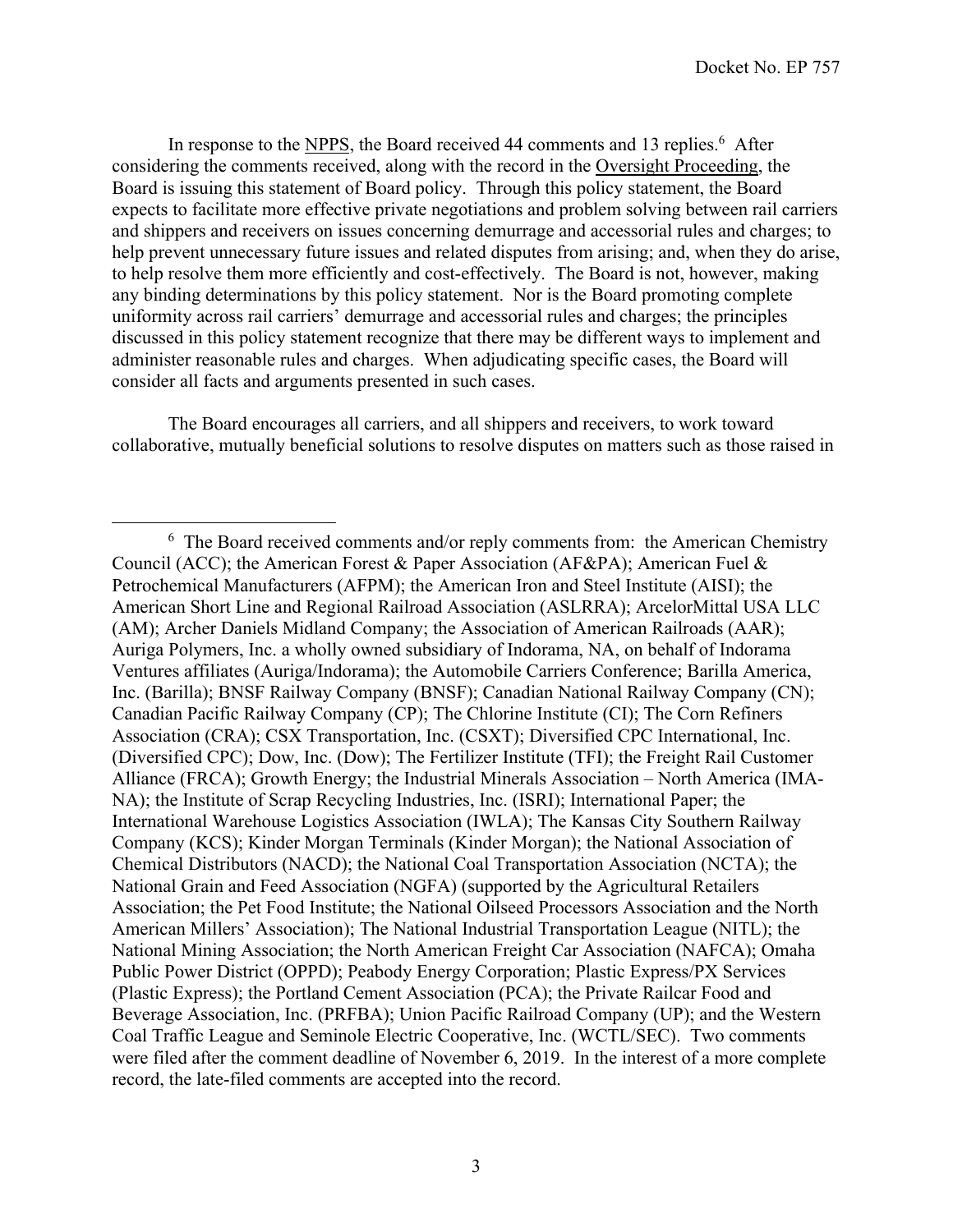the Oversight Proceeding<sup>7</sup> and intends for this policy statement to provide useful guidance to all stakeholders.

## Historical Overview and General Principles

The NPPS, EP 757, slip op. at 4-7, provides a detailed historical overview and summary of general principles related to demurrage. The Board here addresses some of the more general comments raised by commenters before turning to comments about the specific issues addressed in the policy statement.

Rail users generally support the proposed policy statement and endorse its key principles. Many rail carrier commenters also either generally support or do not take exception to the general principles discussed in the proposed policy statement. In particular, several Class I carriers voiced support for two key principles: that there may be different ways to implement and administer reasonable demurrage rules and practices, and that disputes pertaining to demurrage are best resolved on a case-specific basis that considers all pertinent facts. (See BNSF Comments 2-3; CSXT Comments 3; UP Comments 2; CN Reply Comments 3.) AAR, however, raises objections, which are shared by some carriers, to certain language in the proposed policy statement related to compensation and the imposition of demurrage charges for delays beyond a rail user's reasonable control. (See AAR Comments 1-6; CSXT Comments 1-2; CP Comments 15-16; KCS Comments 3, 5.)

In its discussion of general principles, the Board stated that the overarching purpose of demurrage is to incentivize the efficient use of rail assets (both equipment and track) by holding rail users accountable when their actions or operations use those resources beyond a specified period of time. NPPS, EP 757, slip op. at 6-7 (citing Kittaning, 253 U.S. at 323).<sup>8</sup> That period of time must be reasonable,  $9$  and further, it is unreasonable to charge demurrage for delays attributable to the rail carrier. See, e.g., R.R. Salvage & Restoration, Inc., NOR 42102 et al., slip op. at 4 ("a shipper is not required to compensate a railroad for delay in returning the asset if the railroad and not the shipper is responsible for the delay"). The Board also reiterated its concerns about demurrage charges for delays that a shipper or receiver did not cause. NPPS, EP 757, slip op. at 7 (citing Utah Cent. Ry.—Pet. for Declaratory Order—Kenco Logistic Servs., LLC, FD 36131, slip op. at 12 n.38 (STB served Mar. 20, 2019); Exemption of Demurrage from

 $7$  For example, KCS reportedly forgave significant demurrage bills because the shipper had agreed to spend at least an equal amount to build capacity to store its own cars. KCS Comments 5, May 8, 2019, Oversight Proceeding, EP 754.

<sup>&</sup>lt;sup>8</sup> Accord Increased Demurrage Charges, 1956, 300 I.C.C. 577, 585 (1957) ("The primary purpose of demurrage regulations is to promote equipment efficiency by penalizing the undue detention of cars." (citation omitted)).

<sup>&</sup>lt;sup>9</sup> See, e.g., Kittaning, 253 U.S. at 323 ("[T]he shipper or consignee . . . is entitled to detain the car a reasonable time . . . ."); R.R. Salvage & Restoration, Inc.—Pet. for Declaratory Order—Reasonableness of Demurrage Charges, NOR 42102 et al., slip op. at 4 (STB served July 20, 2010) (time period must be reasonable).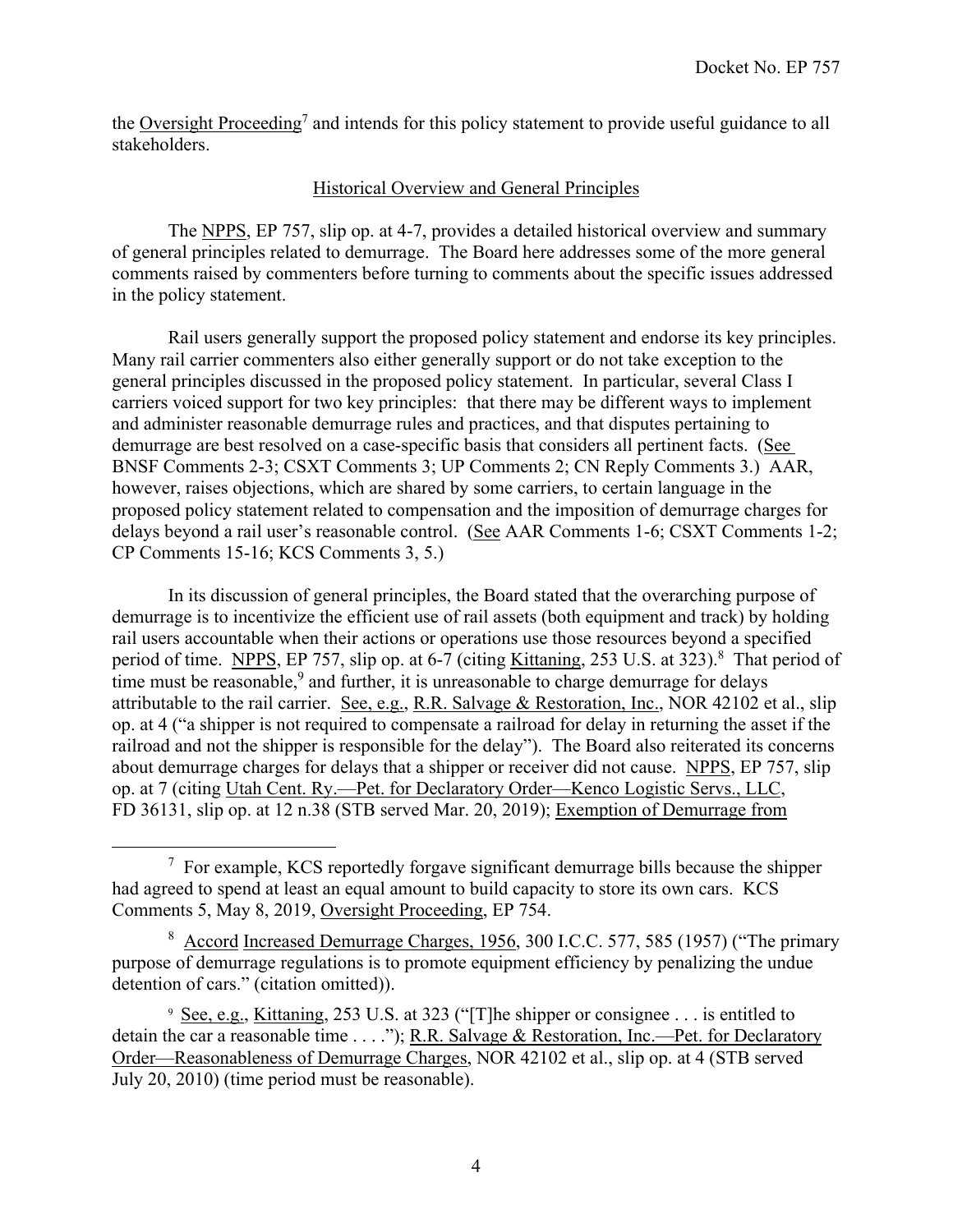Regulation, EP 462, slip op. at 4 (STB served Mar. 29, 1996)). The Board stated that where demurrage charges are imposed for circumstances beyond the shipper's or receiver's reasonable control, they do not accomplish their purpose to incentivize behavior to encourage efficiency the stated rationale for and objective of the rail carriers' demurrage rules and charges.<sup>10</sup>

 In its comments, AAR claims that the proposed policy statement "ignore[s] the compensation function of demurrage." (AAR Comments 4.) But the Board's regulations and the NPPS recognize this dual role, see NPPS, EP 757, slip op. at 2 (citing 49 C.F.R. § 1333.1), and the Board recognizes and reaffirms here that carriers should be compensated when a rail user unduly detains rail assets. As noted by one rail carrier in the Oversight Proceeding, "Congress framed the purposes of demurrage not in terms of cost recovery . . . , but rather in terms of incentives." CN Comments 8, June 6, 2019, Oversight Proceeding, EP 754. In other words, under the operative statutory framework, demurrage rules and charges must serve an incentivizing function. And, as AAR itself recognized in the Oversight Proceeding, demurrage and storage charges have long been considered "primarily a penalty to deter undue car detention, and to a lesser extent, compensation to the railroad for expenses incurred." AAR Comments 4, June 6, 2019, Oversight Proceeding, EP 754 (quoting R.Rs. Per Diem, Mileage, Demurrage & Storage—Agreement, 1 I.C.C.2d 924, 933 (1985)).<sup>11</sup> When carriers established individualized  $\overline{\text{demurrage programs}}$  in the post-Staggers  $\text{Act}^{12}$  era, they stopped breaking out demurrage charges into incentivizing (punitive) and compensatory (per diem) components. Cases involving disputed charges are no longer decided on that basis, and, in the Oversight Proceeding, AAR eschewed a return to the former system.<sup>13</sup> The compensatory function of demurrage is achieved, along with its incentivizing function, by permitting the delivering carrier to retain the charges assessed for a rail user's undue detention of rail assets.

AAR also argues that "[t]he law is well settled that assessment of demurrage charges in no way depends upon a finding of shipper or consignee fault." (AAR Comments 6 (quoting Foreston Coal Int'l v. Balt. & Ohio R.R., 349 I.C.C. 495, 500 (1975).) AAR's argument, however, fails to take full account of the caselaw on this issue. As an initial matter, AAR overlooks that each case stands on its own facts, as the agency retains broad discretion to determine whether demurrage charges, under all the circumstances of a particular case (including fault), are reasonable under § 10702 and comport with the statutory requirements specified in

 $10$  See, e.g., citations infra note 23.

 $11$  As the Interstate Commerce Commission also explained in that decision, "[d]emurrage and storage charges are assessed by railroads against shippers or receivers for undue detention of equipment." 1 I.C.C.2d at 933. "Unlike per diem and allowances, the primary purpose of demurrage and storage charges is not to compensate the owner of the car, but to enhance efficient car use by ensuring the prompt turnaround of equipment." Id. at 934.

12 Staggers Rail Act of 1980, Pub. L. No. 96-448, 94 Stat. 1895.

<sup>13</sup> See AAR Comments 8, June 6, 2019, Oversight Proceeding, EP 754 (stating that "[a]fter Staggers, it was no longer necessary or appropriate to require railroads to use uniform demurrage tariffs that included prescribed terms, compensatory and penalty elements, and regulated rates").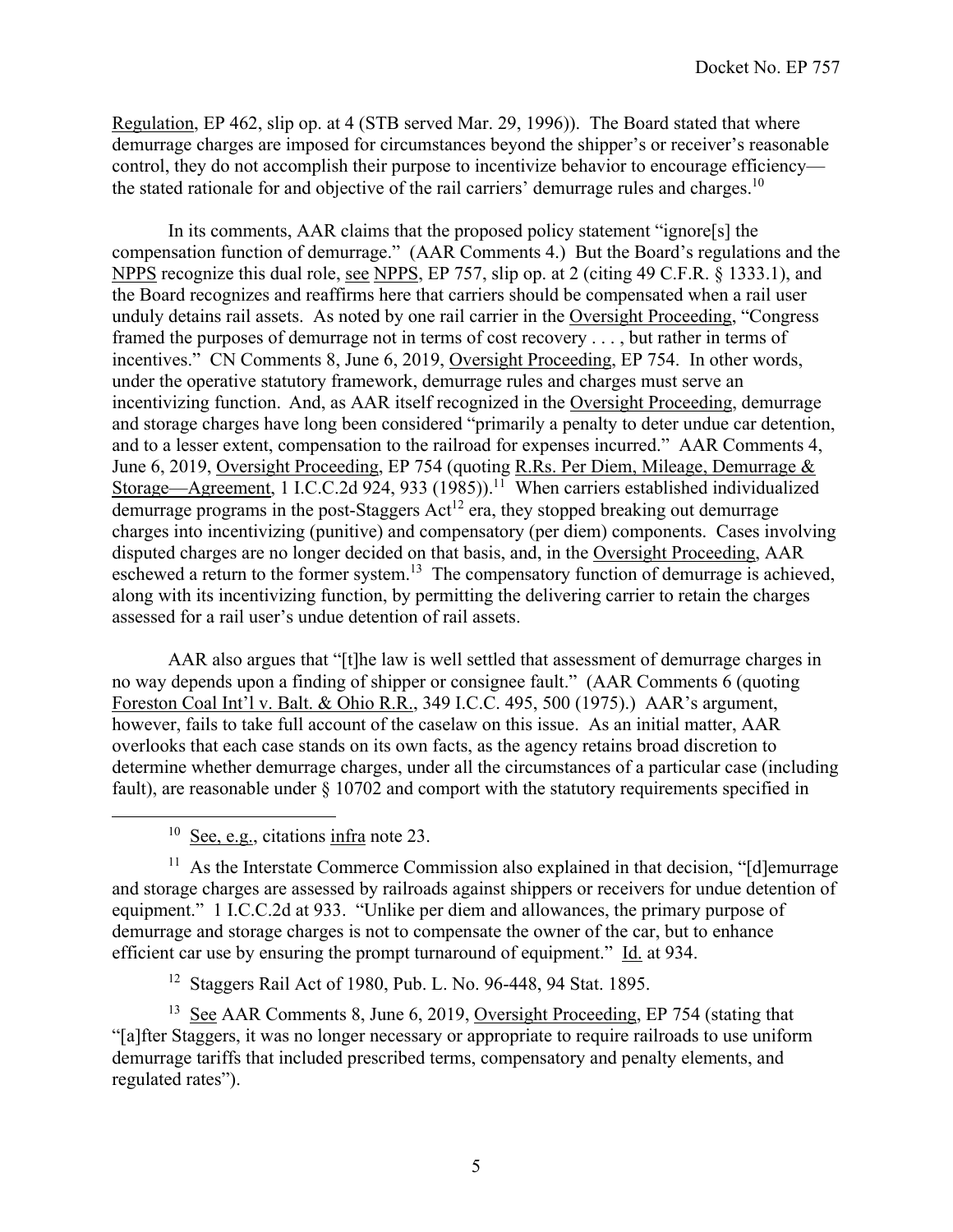§ 10746.<sup>14</sup> Also overlooked is the fact that, as AAR acknowledged in the Oversight Proceeding, historically under "straight" demurrage programs,<sup>15</sup> "the shipper or receiver was not assessed demurrage if severe weather or other circumstances beyond their control prevent[ed] them from returning cars on time." AAR Comments 5, June 6, 2019, Oversight Proceeding, EP 754. AAR also overlooks more recent Board decisions, discussed in the NPPS, EP 757, slip op. at 6-7, expressing concern about holding a rail user liable for demurrage attributable to delays beyond its reasonable control. Several carriers acknowledged at the oversight hearing various circumstances in which it would not be appropriate to charge a customer for delays the customer did not cause,<sup>16</sup> and UP and ASLRRA affirmatively state that demurrage should not be charged to rail users for delays beyond their reasonable control.<sup>17</sup>

In sum, the Board finds that AAR's arguments are misplaced, as there have been long-standing concerns about rail users being held responsible for circumstances beyond their reasonable control. The proposed policy statement properly focused on the foundational questions that arise in determining whether demurrage rules and charges are reasonable and

 $15$  Historically, the detention of freight rail cars was governed by a uniform code of demurrage rules and charges, which offered shippers and receivers two alternative methods for computing demurrage: straight demurrage and average demurrage. Under the straight demurrage plan, which historically applied in the absence of any other arrangement with the rail carrier, charges were applied and billed on individual cars at daily rates when cars were detained beyond the allowable free time. See NPPS, EP 757, slip op. at 4. The Board mentions straight demurrage programs here not to suggest a return to the former system but rather to give a more complete account of the law and history on the issue.

16 See, e.g., UP Comments 10-11, 14, 23, June 6, 2019 (filing ID 247892), Oversight Proceeding, EP 754; Hr'g Tr. 146:11 to 147:1, May 22, 2019, Oversight Proceeding, EP 754 (CSXT agreeing that demurrage should not be assessed where charges penalize a shipper who is powerless to avoid or abate the detention); Hr'g Tr. 923:8 to 924:16, May 23, 2019, Oversight Proceeding, EP 754 (BNSF agreeing that "it's not a strict liability standard in the law or in practice" and noting language in its tariffs excusing demurrage for force majeure events beyond the control of a shipper).

<sup>17</sup> See UP Comments 3 (also endorsing same principle for accessorial charges); ASLRRA Comments 4.

<sup>&</sup>lt;sup>14</sup> See, e.g., N. Am. Freight Car Ass'n v. BNSF Ry., NOR 42060 (Sub-No. 1), slip op. at 8 (STB served Jan. 26, 2007) (stating that Congress "gave the Board 'broad discretion to conduct case-by-case fact-specific inquiries to give meaning to [§ 10702's statutory] terms, which are not self-defining'" and explaining that "[t]his broad discretion is necessary to permit the Board to tailor its analysis to the evidence proffered and arguments asserted under a particular set of facts" (citing Granite State Concrete Co. v. STB, 417 F.3d 85, 92 (1st Cir. 2005))); N. Am. Freight Car Ass'n v. STB, 529 F.3d 1166, 1170-71 (D.C. Cir. 2008) (agency has "wide discretion in formulating appropriate solutions" when dealing with complex matters within its expertise, including claims involving statutory obligations under  $\S$  10702 and  $\S$  10746 (citation omitted)).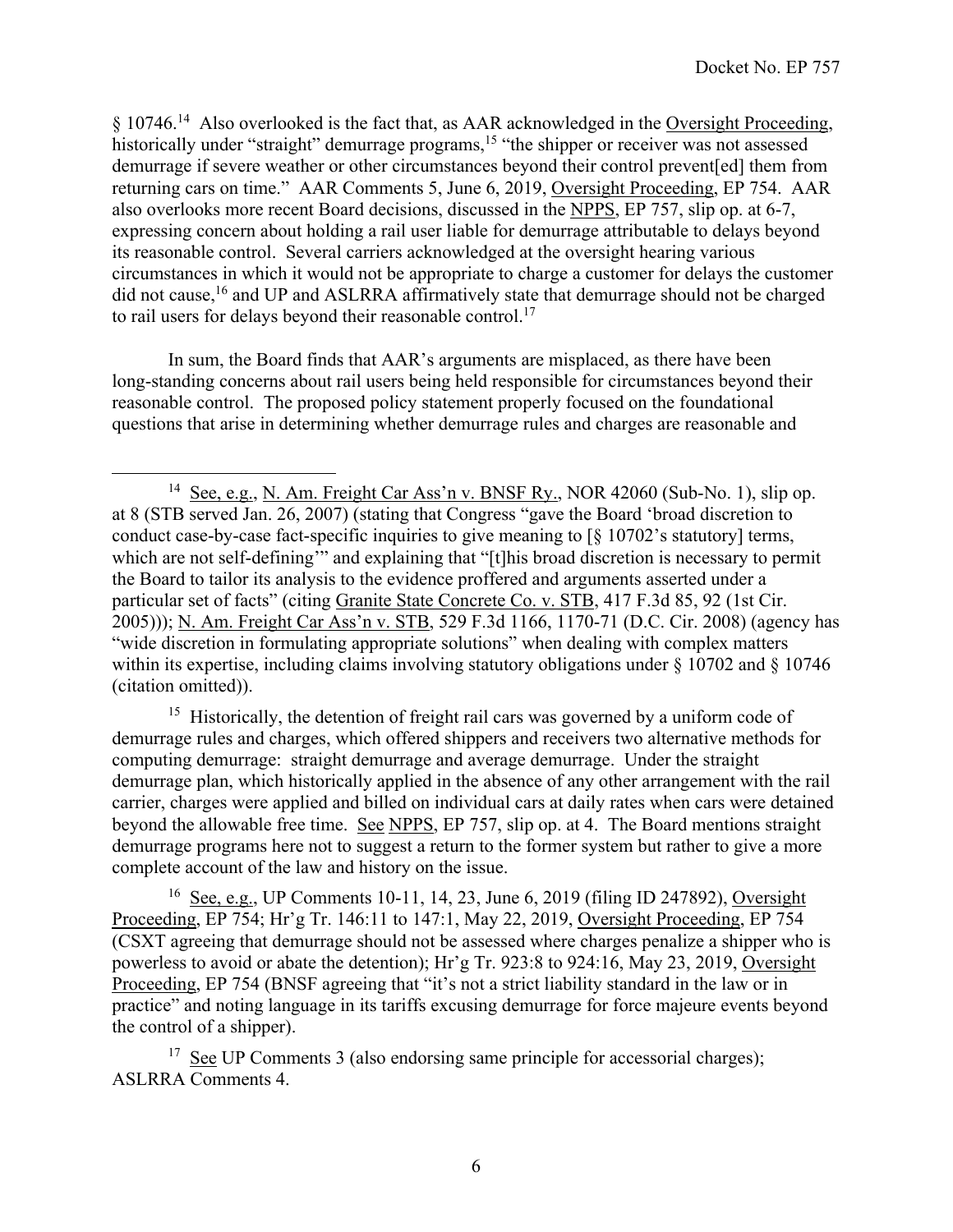designed to fulfill national needs related to freight car use and distribution, and to maintenance of an adequate car supply, under 49 U.S.C. § 10746.18

 As noted above, rail users generally support the proposed policy statement, and several agree with the Board that the principles outlined in the NPPS would help prevent disputes from arising, and, when they do arise, help resolve them more efficiently and cost-effectively.<sup>19</sup> Some voiced concern that carriers would not voluntarily change certain rules and practices and called for further prescriptive actions.<sup>20</sup> Such prescriptive actions are not appropriate for inclusion in a policy statement, and the Board declines at this time to take further regulatory action beyond the actions taken in Demurrage Exclusion Final Rule, Docket No. EP 760, and the actions under consideration in Demurrage Billing Requirements, Docket No. EP 759. However, the Board will remain open to argument that these concerns and suggestions should be considered in future proceedings in assessing the reasonableness of demurrage rules and charges and whether they comport with the objectives specified in § 10746. Further, carriers are encouraged to thoughtfully consider rail users' concerns and suggestions—along with the principles discussed below—as potential solutions that would promote the goals of transparency, timeliness, and mutual accountability stakeholders broadly profess to embrace.

<sup>19</sup> See, e.g., ACC Comments 3; ISRI Comments 8, 12 (also noting that the policy statement appropriately "provid[es] flexibility to account for differing factual circumstances inherent in the receipt and shipment of goods by rail"); Barilla Comments 2-3 (principles will "establish a foundation for the railroads and their customers to recognize one another as partners when addressing issues and potential [rule] changes in the future"; also noting that some rules discussed at the oversight hearing have since been removed); AF&PA Comments 3 (principles in the policy statement provide "provide valuable guidance for the future administration of demurrage and accessorial charges"); IMA-NA Comments 2 (same); CI Comments 1 (policy statement "should assist in resolving many of the problems with demurrage and accessorial rules and charges").

<sup>20</sup> Several parties state that the Board should require railroads to comply with and incorporate the policy statement into their tariffs. (See, e.g., Kinder Morgan Comments 2, 11-12; AISI Comments 6-7; PCA Comments 3-4; WCTL/SEC Comments 5. See also AM Comments 5; NCTA Comments 4-5; NGFA Comments 3, 21-22 (arguing that the Board should adopt binding rules or final guidelines and direct railroads to conform within specified time); FRCA Comments 5 (arguing that "the Board should require carriers to certify that their rules and practices comply with Board's standards" and impose penalties if noncompliance is demonstrated).)

 $18$  In response to AAR's assertion that a policy statement cannot be used to change the law, (see AAR Comments 5), the Board reiterates that this policy statement articulates what the Board may consider in future decisions and does not constitute a binding determination by the Board or seek to change the law. See NPPS, EP 757, slip op. at 3-4. The general principles and non-binding considerations discussed in a statement of Board policy—particularly one that was published for public comment—are well within the bounds of appropriate agency action.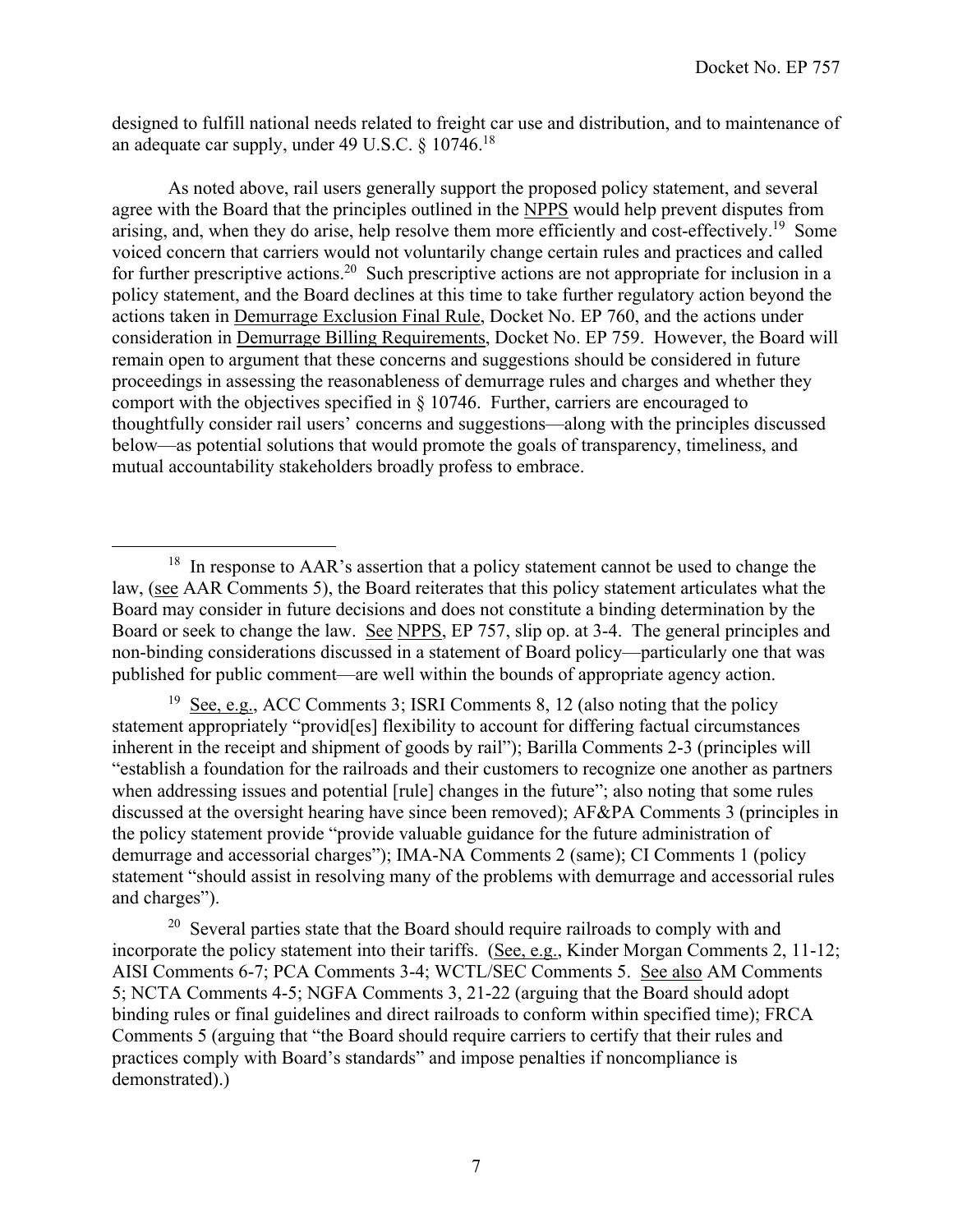# Free Time

 In the NPPS, EP 757, slip op. at 7-10, the Board described the background and current issues surrounding free time—the period of time allowed for a rail user to finish using rail assets and return them to the railroad before demurrage charges are assessed.<sup>21</sup> The Board explained that free time, which railroads may set within reasonable limits, helps temper adverse impacts to rail users of delays arising from service variability, and plays a role in the credit and debit rules and practices of many rail carriers. NPPS, EP 757, slip op. at 8.

 The NPPS also explained that, until recently, rail carriers typically provided at least 24 hours of free time (or one credit day) to load rail cars and at least 48 hours of free time (or two credit days) to unload cars.<sup>22</sup> NPPS, EP 757, slip op. at 8 (citing Portland & W. R.R.—Pet. for Declaratory Order—RK Storage & Warehousing, Inc., FD 35406, slip op. at 5 (STB served July 27, 2011).) Some Class I carriers use alternative rules and practices for private cars in which no credit days are given as a proxy for free time. NPPS, EP 757, slip op. at 8-9.

 Recent reductions in free time implemented by several Class I carriers were a major focal point of the Oversight Proceeding. At least one rail carrier reduced the number of credit days for loading and unloading private cars, in some circumstances, from two to zero. Some other rail carriers reduced free time for unloading from 48 to 24 hours (or two credit days to one) for both private and railroad-owned cars. In its April 2019 Notice, the Board directed the Class I carriers to submit information on a list of specified subjects, including all tariff changes since January 2016 pertaining to the amount of free time allowed for loading and unloading rail cars and the reason(s) for the change. April 2019 Notice, EP 754, slip op. at 2-3.

Rail carriers that reduced free time identified similar objectives and rationales for doing so: to better align the behavior of shippers and receivers in order to promote network fluidity for the benefit of all rail users through improved service reliability and reduced cycle times. These carriers stated that the reductions were made to enable them to optimize network efficiencies and provide better, more reliable service; that the changes were not made to generate revenue; and that their hope is that recent revenue increases generated from demurrage charges will be temporary as shippers and receivers adapt and respond because, in the words of one rail carrier,

<sup>&</sup>lt;sup>21</sup> As the Supreme Court has noted, "the duty of loading and of unloading carload shipments rests upon the shipper or consignee. To this end he is entitled to detain the car a reasonable time without any payment in addition to the published freight rate." Kittaning, 253 U.S. at 323.

 $22$  Tariff provisions typically define the amount of free time provided in terms of 24-hour periods or "credit days," which commonly begin to run at 12:01 a.m. the day following actual or constructive placement (a status assigned when a rail car is available for delivery but cannot actually be placed at the receiver's destination because of a condition attributable to the receiver such as lack of room on the tracks in the receiver's facility, see Savannah Port Terminal R.R.— Pet. for Declaratory Order—Certain Rates & Practices as Applied to Capital Cargo, Inc., FD 34920, slip op. at 3 n.6 (STB served May 30, 2008)).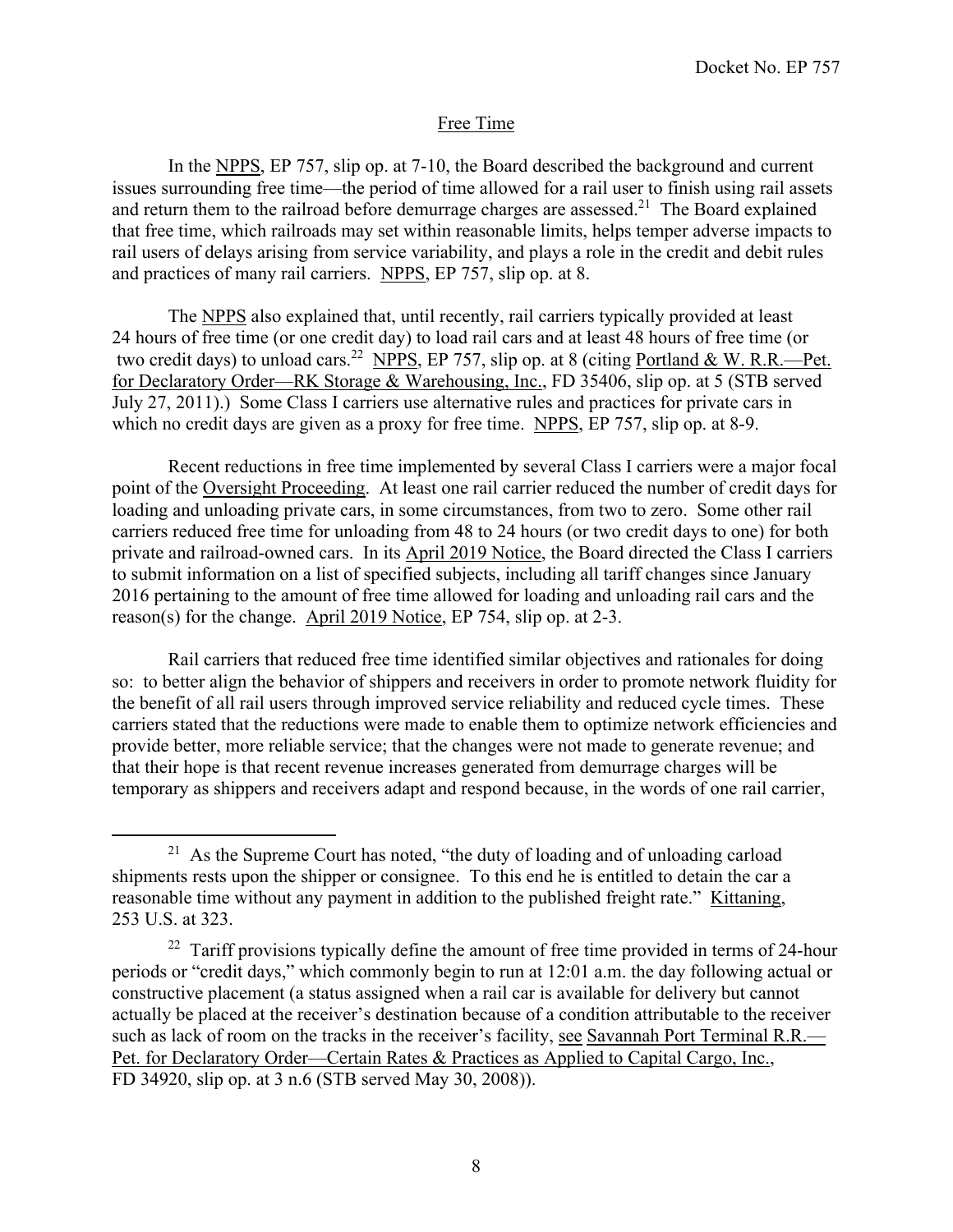"the intention is to improve service, not drive cost increases for our customers."23 Rail carriers' post-hearing submissions largely reiterated these points and expressed willingness to work with customers to help them align their behavior to better meet the reductions in free time. While the Board recognizes that some changes and rail carrier outreach occurred following the hearing, it is apparent that many issues related to free time remain.

In the Oversight Proceeding, interested parties from many industries expressed multiple concerns about the recent reductions in free time. Several stated that they lacked the physical capacity or capital needed to expand facilities to meet the reduced free-time periods. Many reported that bunching or otherwise unreliable service is a major obstacle to meeting the reduced free-time periods, and that the recent reductions have made it more difficult and costly to deal with unreliable service because the free time that has been eliminated had served as an important buffer against unpredictable railroad performance. Rail users that rely on private rail cars expressed additional objections and concerns and noted that there has been a significant industry shift from rail carrier ownership of rail cars to private car ownership since the enactment of § 10746. See NPPS, EP 757, slip op. at 9-10 (describing comments submitted in Docket No. EP 754). Although rail carriers presented data in the Oversight Proceeding, generally on a system-wide basis, reflecting recent improvements in some metrics, they presented limited data on the extent to which changes to their demurrage rules and charges succeeded in reducing loading and unloading times, as compared to the times prior to the changes. See NPPS, EP 757, slip op. at 11.

Comments from rail users on the NPPS broadly reiterate these concerns and suggest that the Board should take more binding action.<sup>24</sup> Comments from rail carriers on the NPPS were largely silent about its discussion of free time. CP states that its customers adapted to free-time reductions implemented in 2013 by adding track capacity, using CP tools to better manage their pipeline, and adjusting labor schedules, and that CP is moving more cars while demurrage charges have decreased. (CP Comments 7.) UP states that it has worked collaboratively with customers over the past year and that "the vast majority" have successfully adapted to a reduction in free time from 48 hours to 24 hours. (UP Reply 2.)

 Demurrage serves a valuable purpose to encourage the efficient use of rail assets (both equipment and track) by holding rail users accountable when their actions or operations use those assets beyond a specified period of time. That period of time must be reasonable and consistent

<sup>&</sup>lt;sup>23</sup> UP Comments 2, May 8, 2019, Oversight Proceeding, EP 754; see generally id. at 1-2; UP Comments 3, June 6, 2019 (filing ID 247876), Oversight Proceeding, EP 754; Norfolk Southern Railway Company (NSR) Comments 2-3, May 8, 2019, Oversight Proceeding, EP 754; CSXT Comments 3-5, May 8, 2019, Oversight Proceeding, EP 754. BNSF stated that it "puts a tremendous amount of energy and resources into the area of demurrage and storage for the express purpose of collecting less demurrage revenue." BNSF Comments 5, May 8, 2019, Oversight Proceeding, EP 754.

<sup>24</sup> See, e.g., TFI Comments 4-5; NITL Comments 4-5; CRA Comments 5-6; AF&PA Comments 4-5; AISI Comments 7-8; Dow Comments 3-4; Diversified CPC Comments 3; NGFA Comments 11-12; ISRI Comments 4-5; Joint Reply (ACC, CRA, TFI, NITL) 8-9.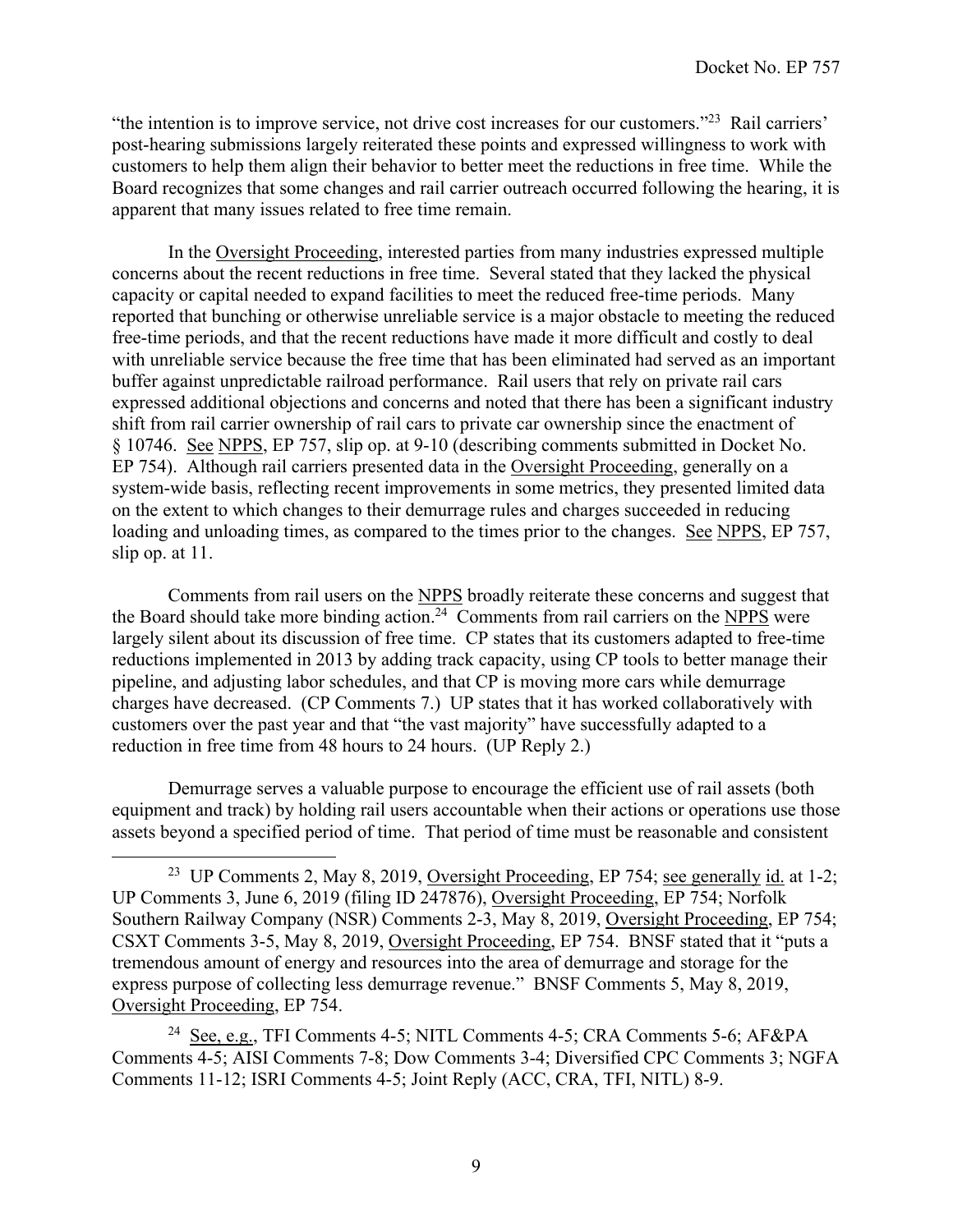with the overarching purpose of demurrage. The Board continues to have serious concerns about the adverse impacts of reductions in free time to rail users, including the potentially negative consequences of providing no credit days for private cars if rail carriers do not have reasonable rules and practices for dealing with, among other things, variability in service and carrier-caused bunching, and for ensuring that rail users have a reasonable opportunity to evaluate their circumstances and order incoming cars before demurrage begins to accrue. Some of these reductions to free time or credit days may make it more difficult for rail users to contend with variations in rail service and therefore may not serve to incentivize their behavior to encourage the efficient use of rail assets.<sup>25</sup> In some circumstances, which would need to be examined in individual cases, such reductions may not be reasonable or consistent with rail carriers' statutory charge to compute demurrage and establish related rules in a way that fulfills the national needs specified in § 10746. Where, for example, carrier-caused circumstances give rise to a situation in which it is beyond the rail user's reasonable control to avoid charges, the overarching purpose of demurrage is not fulfilled.

As stated in the NPPS, EP 757, slip op. at 12, such circumstances might include, for example, charging demurrage that accrues as a result of a missed switch (both cars scheduled to be switched and incoming cars impacted by the missed switch); charging demurrage for transit days to move cars from constructive placement in remote locations; or charging demurrage that arises from bunched deliveries substantially in excess of the number of cars ordered until the rail user has had a reasonable opportunity to process the excess volume of incoming cars. Changes in historical practices on which the rail user has long relied (e.g., regarding switching frequency or delivery methods that deviate from prior arrangements made by the parties) may also be taken into account.26

Lastly, the Board remains concerned that, in some circumstances, such reductions in free time may jeopardize important goals of the nation's rail transportation policy by rendering freight rail service less likely to meet the needs of the public and, if other modes are even effectively an option for a rail user, less competitive with other transportation modes.<sup>27</sup>

<sup>&</sup>lt;sup>25</sup> Parties are, of course, free to negotiate and enter into contracts that provide for any period of free time (including zero credit days) to which the parties agree. 49 C.F.R. § 1333.2; Demurrage Liability Final Rule, EP 707, slip op. at 25 (noting that the Board's rules specifically allow parties to enter into contracts pertaining to demurrage).

 $26$  On the other hand, circumstances within a rail user's reasonable control might include, for example, taking reasonable steps to: ensure that its facility is right-sized for its expected volume of incoming traffic when it receives reliable, consistent service; manage its pipeline to mitigate incoming car volumes that exceed its capacity; and order and release cars in the manner specified by reasonable tariff requirements.

<sup>&</sup>lt;sup>27</sup> See 49 U.S.C. § 10101 (stating, in pertinent part, "[i]n regulating the railroad industry, it is the policy of the United States Government . . . (4) to ensure the development and continuation of a sound rail transportation system with effective competition among rail carriers and with other modes, to meet the needs of the public and the national defense; . . . [and] (14) to encourage and promote energy conservation").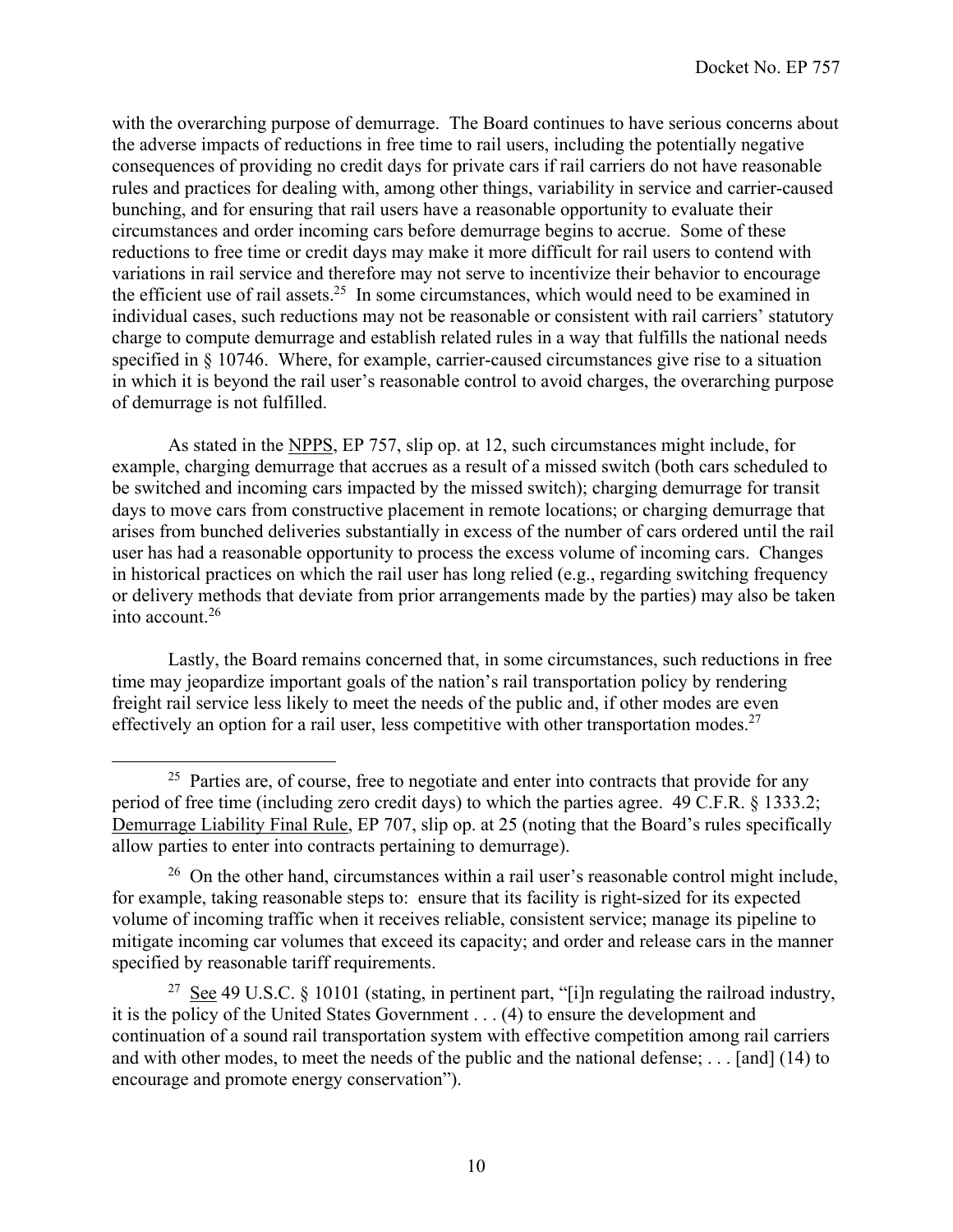The Board recognizes that reductions in free time might be justified if there were evidence to show, by way of example, that (1) advances in technology or productivity have made compliance with the shorter time frames reasonably achievable; (2) service improvements resulting from more efficient use of rail assets would facilitate the ability of shippers and receivers to adjust to the reductions; (3) reductions are necessary to address systemic problems with inefficient behavior or practices by shippers or receivers; or (4) rail carriers have implemented tariff provisions or program features—such as credits for bunching, service variabilities, and certain capacity constraints—that place the avoidance of demurrage charges within the reasonable control of the rail user.

 The Board also recognizes an important goal of demurrage in incentivizing the behavior of rail users to encourage the efficient use of rail assets, which benefits rail carriers and users alike. Rail carriers and users have a shared responsibility in this endeavor—rail carriers to implement and administer reasonable rules and charges designed to accomplish this goal, and rail users to recognize and accept responsibility for promoting efficiencies within their reasonable control.

Although the Board will not, as certain commenters suggest, take more binding action pertaining to free time,<sup>28</sup> it will closely scrutinize demurrage rules and charges where free time has been reduced, or where no credit days have been provided. The Board encourages all stakeholders to take the principles and considerations discussed above into account going forward. The Board will do likewise in future proceedings, along with all evidence and argument the parties present.

#### Bunching

 Bunching-related issues were identified as a common problem by rail users across a broad range of industries in the Oversight Proceeding. Some rail carriers in that proceeding stated that they award credits for bunching in some instances but did not describe with specificity how these credits are awarded or did not otherwise address the concerns expressed by rail users. See NPPS, EP 757, slip op. at 13-14 (describing comments submitted in Docket No. EP 754).

In response to the NPPS, rail users reiterate that bunching is a significant problem that has increased following changes to rail carriers' operating plans,<sup>29</sup> has become even more

(continued . . . )

 $28$  See, e.g., TFI Comments 4-5; NITL Comments 4-5; CRA Comments 5-6; AF&PA Comments 4-5; AISI Comments 7-8; Dow Comments 3-4; Diversified CPC Comments 3; NGFA Comments 11-12; ISRI Comments 4-5; Joint Reply (ACC, CRA, TFI, NITL) 8-9.

<sup>&</sup>lt;sup>29</sup> See, e.g., CRA Comments 7 (stating that bunching has increased amid changes) implemented by some railroads, despite members' best efforts to spread out car deliveries, resulting in demurrage charges that are not within their reasonable control); NGFA Comments 13 (stating that bunching of empty return cars has increased due to "unilaterally imposed reductions in service frequency as an outgrowth of carriers' implementation of the socalled precision schedule railroad [(PSR)] operating model"); AFPM Comments 8 (stating that "[b]unched deliveries increased in frequency following changes to rail carriers' operating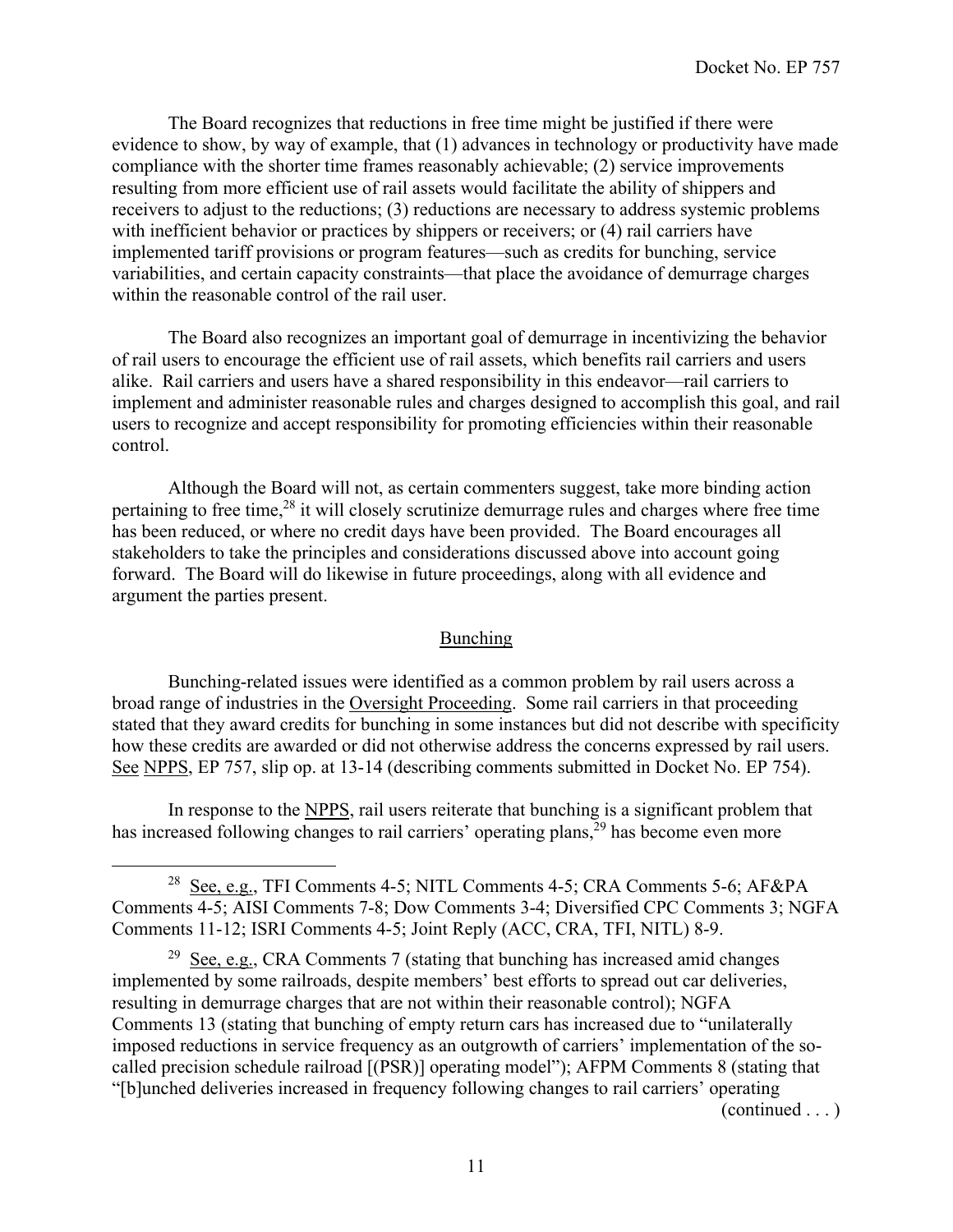difficult to contend with due to free-time reductions,<sup>30</sup> and often is not sufficiently addressed in either carrier tariffs or the initial invoices.<sup>31</sup> Some commenters request the Board to elaborate on what it would consider "reasonable rules and practices for dealing with . . . variability in service and carrier-caused bunching";<sup>32</sup> two propose mechanisms keyed to trip-plan compliance;<sup>33</sup> and some state that upstream bunching is an issue best resolved among the railroads participating in the movement without involving the rail user.<sup>34</sup>

Certain rail carriers and ASLRRA express concerns about addressing upstream bunching in the policy statement. CP argues that any attempt by the Board to address upstream bunching is contrary to law insofar as past decisions have held rail users responsible for demurrage unless the delivering carrier is at fault. (CP Comments 10 (citing Chrysler Corp. v. N.Y. Cent. R.R., 234 I.C.C. 755, 758 (1939).) In addition, these commenters note that because the delivering carrier may have no knowledge of or ability to control upstream events, it should not be forced to bear the costs of delays arising from off-line events. (CP Comments 10-12; KCS Comments 3 n.2; ASLRRA Reply 4-5.)

 The types of factual scenarios described by CP, KCS, and ASLRRA are among the reasons why bunching should be addressed on a case-by-case basis in order to permit the Board to properly consider all relevant circumstances pertaining to an assessment of demurrage. Further, it is the Board's view that carriers should consider the actions of upstream carriers when administering their demurrage rules and charges. CP's claim that Board consideration of upstream bunching would be contrary to law overlooks the points discussed above and in the NPPS explaining that demurrage rules and charges must be designed to incentivize rail users' behavior.<sup>35</sup> Where rail carriers' operating decisions or actions result in bunched deliveries and

plans"); NCTA Comments 6-7 (stating that PSR has disrupted and undermined service and created problems such as bunched rail cars and insufficient locomotive availability).

 $30$  See, e.g., AF&PA Comments 4-5 (stating that challenges of contending with free time reductions are aggravated by erratic service); TFI Comments 5 (same); NITL Comments 4 (same); CRA Comments 5-6 (same); Auriga/Indorama Comments 2 (same). See also ACC Comments 2 (stating that free time is necessary to account for carrier-caused bunching and service variability); Dow Comments 3-4 (proposing minimum free time be keyed to service variability).

 $31$  See, e.g., AISI Comments 8-9 (stating that carriers' tariffs and billing practices do not properly address railcar bunching); PCA Comments 5 (stating that tariffs often fail to address bunching); Kinder Morgan Comments 9-10 (same).

32 NAFCA Comments 7; see also OPPD Comments 5-6; WCTL/SEC Comments 5.

- <sup>33</sup> AFPM Comments 9; NGFA Comments 12-13.
- 34 ISRI Reply 5-6; Joint Reply (ACC, CRA, TFI, NITL) 4.

 $35$  The Board also notes that relief for upstream bunching was available under the former uniform code for rail users that chose the straight demurrage plan. See NPPS, EP 757, slip op. at 4-5 & n.13.

<sup>( . . .</sup> continued)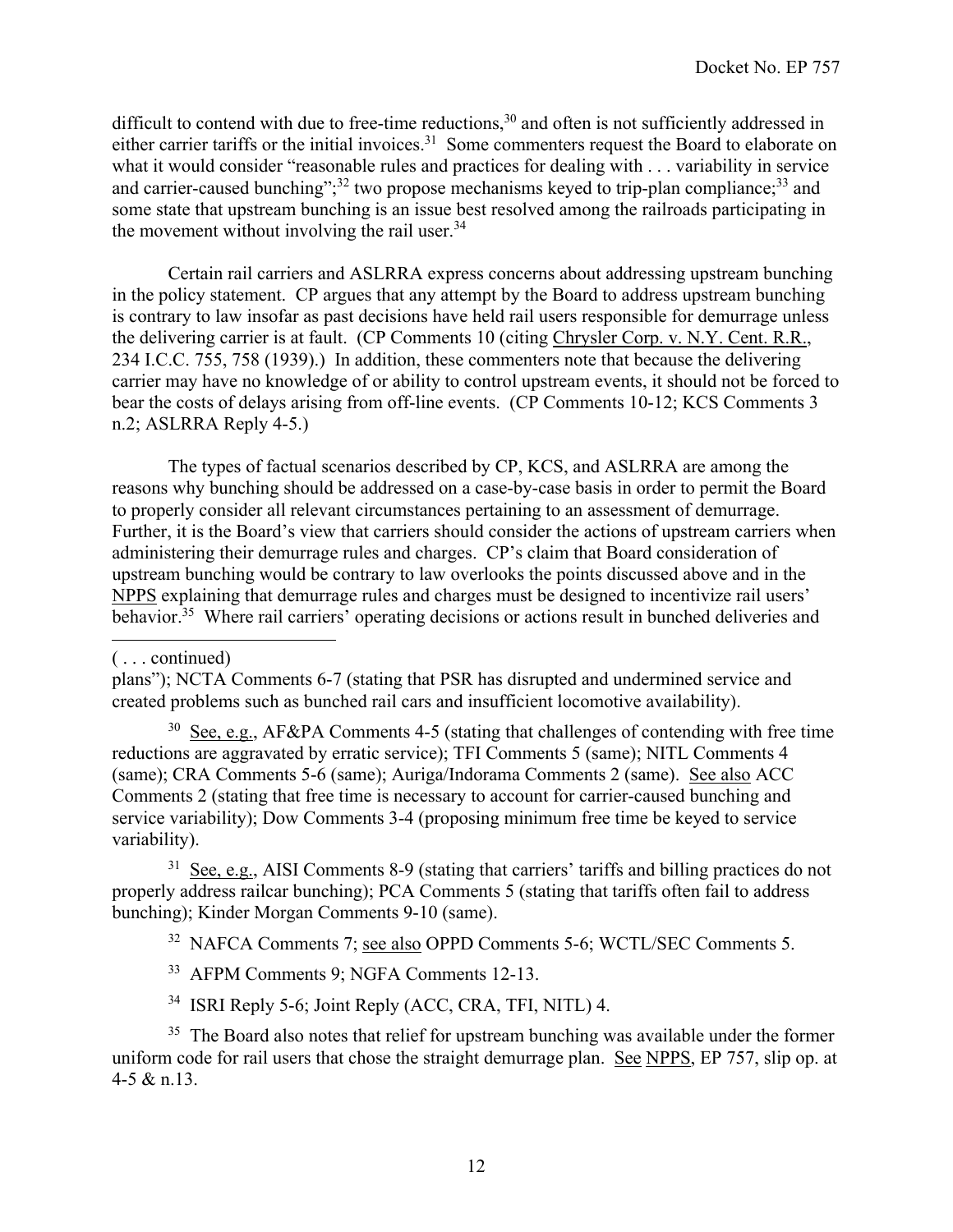demurrage charges that are not within the reasonable control of the rail user to avoid, the overarching purpose of demurrage is not fulfilled.<sup>36</sup> When analyzing the appropriateness of demurrage charges, rail carriers should consider these principles both when cars originate with the serving carrier and when cars originate on an upstream carrier—as at least one carrier professes to do.<sup>37</sup> The Board encourages all rail carriers to take these considerations into account in their administration of demurrage rules and charges, particularly in evaluating whether their automatic billing processes sufficiently account for carrier-caused bunching (especially for cars that originate on their network<sup>38</sup> or bunching attributable to missed switches), and in resolving bunching disputes. In any future proceeding, the Board expects to take these considerations into account as well, along with any additional evidence and argument the parties may choose to present.

## Accessorial Charges

Some commenters request that the Board clarify the definition of accessorial charges for purposes of the policy statement,<sup>39</sup> and ask that the policy statement include a more robust discussion of how its general principles apply to accessorial charges.<sup>40</sup>

As stated in the April 2019 Notice, EP 754, slip op. at 2 n.1, and the NPPS, EP 757, slip op. at 2 & n.3, accessorial charges are generally understood to include anything other than line-haul or demurrage charges. Upon further consideration, however, the Board notes that many accessorial charges do not serve the same efficiency-enhancing purpose as demurrage or implicate issues raised in the Docket No. EP 754 Oversight Proceeding.<sup>41</sup> The Board therefore

<sup>37</sup> UP reportedly employs "a case-by-case process within which customers are credited for carrier-caused bunching." UP Comments 10, June 6, 2019 (filing ID 247892), Oversight Proceeding, EP 754 (explaining that UP "takes into account customer choices and actions, the actions of [UP's] interline partners, and [UP's] own actions in determining whether a customer should be charged for bunching-related demurrage" and reiterating that "[UP] does not charge the customer for bunching that is beyond the customer's reasonable control").

<sup>38</sup> The Board recognizes that carriers may lack information needed to take upstream bunching into account in their initial invoices, but encourages them to do so when resolving bunching-related disputes. The Board further encourages carriers to seek to reconcile any costs incurred as a result of actions by the upstream carrier with that carrier.

40 See NGFA Comments 6-7, 19; NAFCA Comments 5; OPPD Comments 3-4.

<sup>41</sup> For example, some types of accessorial charges are imposed for services such as weighing rail cars or requests for special trains.

<sup>&</sup>lt;sup>36</sup> As noted above, such circumstances might include, for example, charging demurrage that arises from bunched deliveries substantially in excess of the number of cars ordered until the rail user has had a reasonable opportunity to process the excess volume of incoming cars. Other circumstances that could bear on an assessment of bunching include the considerations described in note 26, above.

<sup>39</sup> See NAFCA Comments 4; OPPD Comments 3.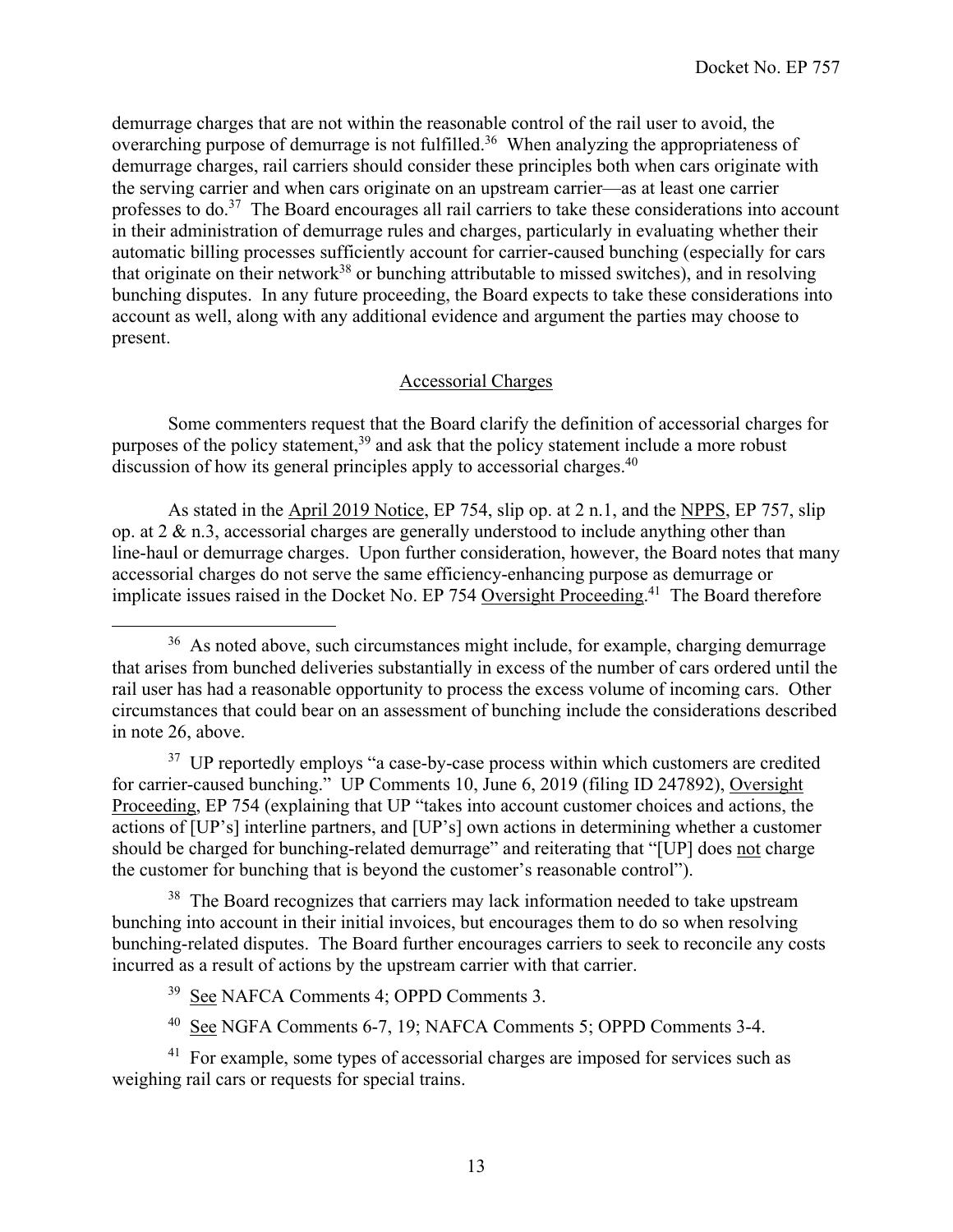clarifies that, insofar as the purpose of an accessorial charge is to enhance the efficient use of rail assets in the same way as demurrage, the principles discussed in the policy statement would generally apply. The Board further clarifies that references to accessorial charges in the policy statement are intended to encompass only such types of charges.<sup>42</sup>

## Overlapping Charges

Many participants in the Oversight Proceeding voiced concerns about additional charges that had recently been instituted by two Class I carriers for claimed customer-caused congestion or delay. See NPPS, EP 757, slip op. at 15 (describing comments submitted in Docket No. EP 754 relating to a so-called "congestion" charge imposed by NSR and a "not prepared for service" charge imposed by UP).

 As noted in the NPPS, both rail carriers have since responded to these specific concerns. See NPPS, EP 757, slip op. at 15 (noting announcements that NSR would discontinue the "congestion" charge and that UP had clarified and limited the application of the "not prepared for service" charge). The Board was encouraged by these actions but nevertheless found it important to provide forward-looking guidance indicating that it would have concerns about such overlapping demurrage-type charges. See id. Commenters generally either broadly supported or did not address the Board's proposed guidance. ACC, however, argues that the discussion in the NPPS did not fully capture the concerns about overlapping charges, which may arise even when one of the charges might be considered reasonable. (ACC Comments 3.) The Board clarifies that, when adjudicating specific cases, it would have significant concerns about the reasonableness of a tariff provision that sought to impose an overlapping charge intended to serve the same purpose as demurrage, or a charge arising from the assessment of demurrage for congestion or delay that is not within the reasonable control of the rail user to avoid.<sup>43</sup> In an individual proceeding, the Board remains open to evidence and argument that such a charge could in some instance be reasonable, but no such information was presented in Docket No. EP 754 or in this proceeding.

# Invoicing and Dispute Resolution

 In the Oversight Proceeding, the Board heard repeatedly that demurrage charges are difficult, time-consuming, and costly to dispute and that invoices are often inaccurate or lack

 $42$  Such charges would include, by way of example, the types of overlapping charges discussed below. The Board notes that, based on the descriptions given by the rail carriers, many of the accessorial charges identified in the May 1, 2019 Class I data submissions in Docket No. EP 754 would appear to meet this criterion, including the UP "deadhead" charge referenced by commenters in both that docket and this proceeding.

<sup>&</sup>lt;sup>43</sup> The Board also notes that one commenter continues to express concerns about the "deadhead" charge assessed by UP. (See NGFA Reply 8-12.) Although not specifically addressed in the NPPS, it appears these charges could similarly raise issues related to overlapping charges or lack of control but, consistent with the guidance in this policy statement, such charges would need to be examined on a case-by-case basis.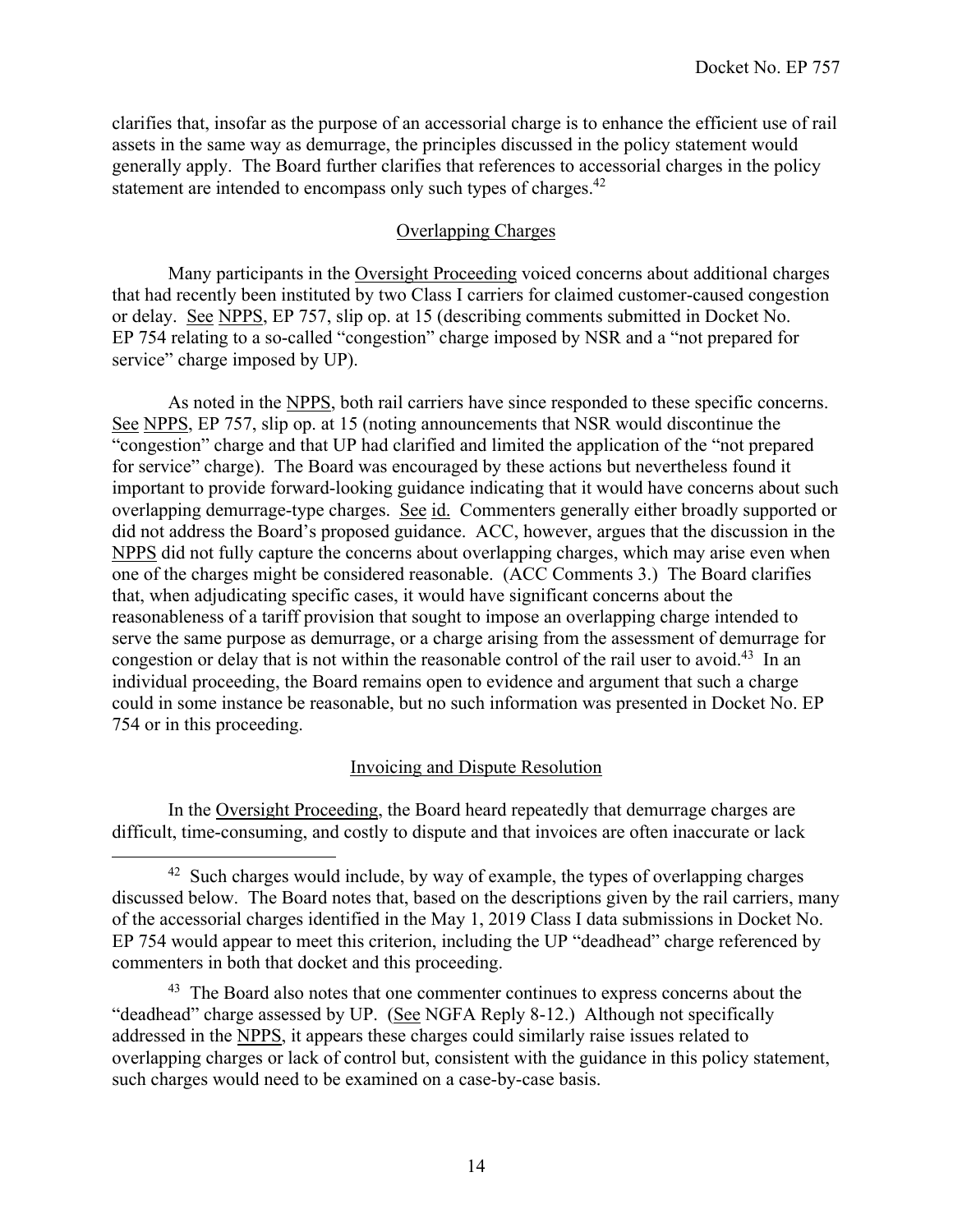information needed to assess the validity of the charges. Commenters also stated that, under some carriers' rules and practices, charges must be disputed within limited time frames, while carriers are often slow to respond and disputes are often denied. Some tariffs have imposed costs or charges that serve as a deterrent to pursuing a dispute or a formal claim. See NPPS, EP 757, slip op. at 16 (describing comments submitted in Docket No. EP 754). Rail users reiterate these points in comments on the proposed policy statement,<sup>44</sup> and in <u>Demurrage Billing Requirements</u>, Docket No. EP 759, where the Board has proposed to specify certain information that Class I carriers must provide on or with demurrage invoices to enable recipients to, among other things, more readily verify the validity of the demurrage charges.<sup>45</sup> Two commenters also express concerns about untimely billing.46

While the Board recognizes that some rail carriers may already employ billing and dispute resolution rules and practices consistent with the principles discussed in this policy statement, the Board remains deeply troubled by these reports, which come from rail users in a broad range of industries that are highly dependent on rail service. If rail carrier rules and practices effectively preclude a rail user from determining what occurred with respect to a particular demurrage charge, then the user would not be able to determine whether it was responsible for the delay; the responsible party would not be incentivized to modify its behavior; and the demurrage charges would not achieve their purpose. Transparency, timeliness, and mutual accountability are important factors in the establishment and administration of reasonable rules and charges for demurrage.<sup>47</sup> Rail users should be able to review and, if necessary, dispute charges without the need to engage a forensic accountant or expend "countless hours and extra overhead" to research charges and seek to resolve disputes.<sup>48</sup>

<sup>45</sup> Comments submitted by Class I carriers in Docket No. EP 759 generally state that a substantial amount of information is already provided with the invoice or available through online platforms, while ASLRRA claims that small carriers lack the resources needed to provide detailed information to invoice recipients. Rail carriers largely did not address, in either this docket or Docket No. EP 759, other concerns voiced by rail users about the billing and dispute resolution process.

<sup>46</sup> See NCTA Comments 3-4 (reporting that shippers have experienced delays up to six months in receiving demurrage bills and suggesting that "a three month or 90-day time frame limit would be more appropriate"); FRCA Comments 5 (requesting that carriers be required to make all invoice information available on a monthly basis to avoid the undisclosed accumulation of potential charges).

 $47$  These general principles are also important factors in assessing the reasonableness of rules and practices pertaining to the assessment of accessorial charges.

48 See International Paper Comments 4, May 7, 2019, Oversight Proceeding, EP 754; accord Packaging Corporation of America Comments 4-5, 7-8, May 8, 2019, Oversight Proceeding, EP 754 (describing process that is "hugely time and resource consuming").

<sup>44</sup> See, e.g., NACD Comments 4; OPPD Comments 6-7; AFPM Comments 10-11; NGFA Comments 16-17; CRA Comments 8; NITL Comments 6-7.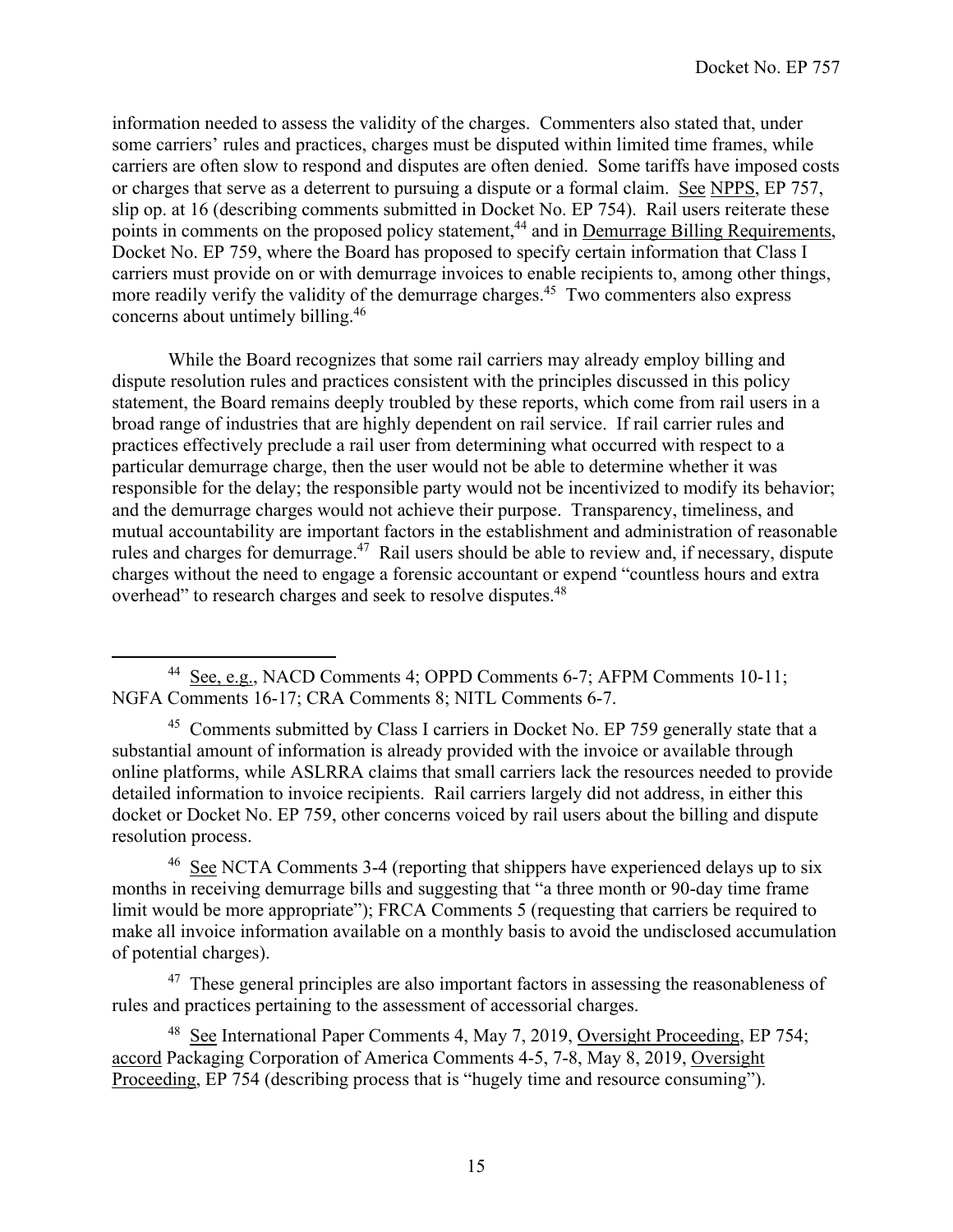As indicated in the NPPS, the Board encourages all Class I carriers (and Class II and Class III carriers to the extent they are capable of doing so), taking into account the principles discussed here, to provide, at a minimum and on a car-specific basis: the unique identifying information of each car; the waybill date; the status of each car as loaded or empty; the commodity being shipped; the identity of the shipper, consignee, and/or care-of party; the origin station and state of the shipment; the dates and times of actual placement, constructive placement (if applicable), notification of constructive placement (if applicable), and release; and the number of credits and debits issued for the shipment (if applicable).<sup>49</sup> The Board also expects rail carriers to bill for demurrage only when the charges are accurate and warranted, consistent with the purpose of demurrage, and to send invoices on a regular and timely basis.<sup>50</sup>

With respect to the dispute resolution process more broadly, several commenters request elaboration or prescriptive action pertaining to the Board's initial guidance that shippers and receivers should be given a reasonable time period to request further information and to dispute charges, and the rail carrier likewise should respond within a reasonable time period.<sup>51</sup> The Board will not take prescriptive action at this time. However, the Board emphasizes that the time frames in question should be both reasonable and balanced. By way of example, the Board would have serious concerns about a process that imposed a short deadline to dispute charges or a process that placed no meaningful restrictions on the time carriers can take to respond. Similarly, the Board would have serious concerns about the reasonableness of costs or charges that could deter shippers and receivers from pursuing a disputed claim. Although the Board remains open to argument and evidence in individual proceedings, no apparent justification for imposing such costs or charges was provided in the record in the Oversight Proceeding or in this proceeding.

<sup>&</sup>lt;sup>49</sup> In response to comments received in <u>Demurrage Billing Requirements</u>, Docket No. EP 759, the Board is serving today a supplemental notice inviting parties to comment on certain modifications and additions to the notice of proposed rulemaking's proposal regarding information that Class I carriers would be required to provide on or with demurrage invoices to promote transparency and accountability.

<sup>50</sup> The Board declines to discuss specific time periods but notes that it would have significant concerns if (absent extenuating circumstances) a carrier permitted demurrage or accessorial charges to accrue over several months without invoicing the customer. The Board also notes that, according to information contained in the record in Docket No. EP 754 and various demurrage cases, carriers often appear to bill on a monthly cycle.

 $51$  See, e.g., WCTL/SEC Comments 8 (asserting that carriers should be required to "respond meaningfully" to disputed charges within 30 days); NGFA Comments 17 (requesting greater specificity; recommending a minimum of 30 days for rail user to request additional information and dispute an erroneous charge); NAFCA Comments 8-9 (requesting greater specificity and more definitive Board position that carriers' dispute resolution processes should be expedited); OPPD Comments 7 (requesting greater specificity).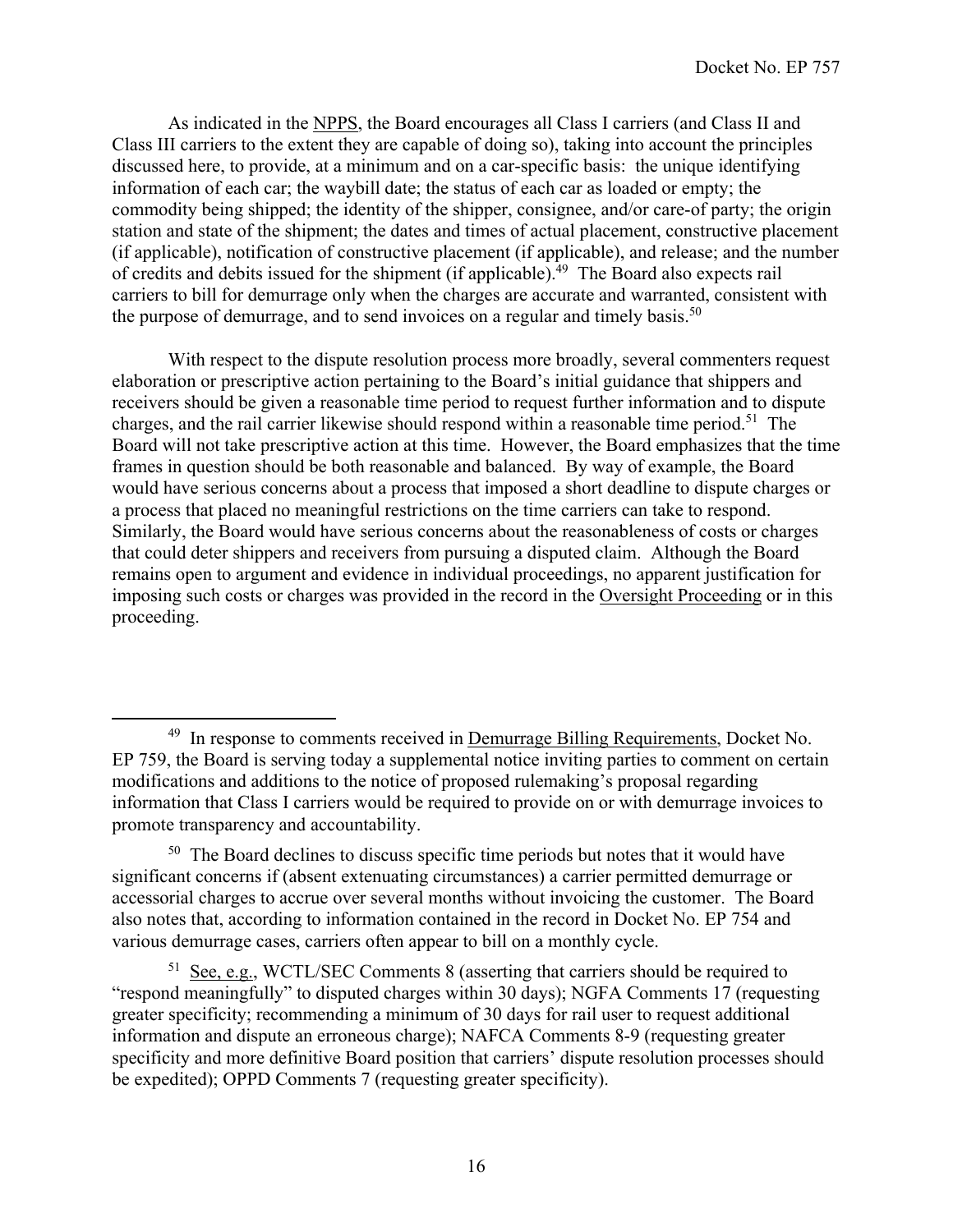Finally, some commenters call for the Board to establish more streamlined formal dispute resolution procedures.52 The Board notes that a variety of formal mechanisms already exist, both within and outside the Board's purview, for aggrieved parties to resolve demurrage and accessorial charge disputes in an efficient, cost-effective manner. For example, three Class I carriers have agreed to arbitrate certain demurrage disputes under the binding, voluntary program set forth in 49 C.F.R. part 1108.<sup>53</sup> In addition, BNSF was commended by one commenter for including an arbitration provision in its tariffs, see NGFA Comments 28, May 8, 2019, Oversight Proceeding, EP 754, and UP reported that it has also agreed to arbitrate contested demurrage and accessorial charges using various external programs, see UP Response to Data Request 3 (pdf page 8), May 1, 2019, Oversight Proceeding, EP 754 (listing NGFA's Rail Arbitration Rules and AAR's Interchange Rules).<sup>54</sup>

The Board commends rail carrier commitments to address disputes about demurrage and accessorial rules and charges through arbitration or other streamlined dispute resolution procedures and strongly encourages all rail carriers to commit to doing so.<sup>55</sup> Likewise, the Board also strongly encourages rail users to make use of these procedures to resolve disputes that they are unable to resolve informally, and to keep the Board apprised of their endeavors to do so.<sup>56</sup> The Board hopes that such commitments by all stakeholders to make use of these procedures will make it unnecessary for the Board to revisit these issues. However, the Board remains open to doing so if stakeholders encounter obstacles to the effective use of the mechanisms already in place. The Board also expresses its commitment to resolve disputes brought before it in an

53 See UP Notice (June 21, 2013), CSXT Notice (June 28, 2019), and CN Notice (July 1, 2019), Assessment of Mediation & Arbitration Procedures, EP 699.

<sup>54</sup> The Board also notes that, in addition to binding arbitration, parties can make use of the informal mediation process conducted by the Board's Rail Customer and Public Assistance (RCPA) program or formal mediation under 49 C.F.R. part 1109 to attempt to negotiate an agreement resolving some or all of the issues involved in a dispute.

<sup>55</sup> The Board also encourages carriers to specify their dispute resolution procedures in their tariffs, consistent with their broadly expressed commitment to transparency in the Docket No. EP 754 Oversight Proceeding.

<sup>56</sup> The Board notes that its RCPA program (202-245-0238; rcpa@stb.gov) is available to assist with informal resolution of disputes. In addition, rail users have several avenues available to them to keep the Board apprised of demurrage-related problems that they encounter, such as the Railroad-Shipper Transportation Advisory Council, the National Grain Car Council, and the Rail Energy Transportation Advisory Committee, all of which meet regularly to provide guidance and advice to Board members on rail transportation issues and areas of concern. The Board therefore finds it unnecessary to establish an advisory committee or task force on demurrage as proposed by some commenters. (See NGFA Comments 9-10; CRA Comments 10-11.)

<sup>&</sup>lt;sup>52</sup> AFPM Comments 14; PRFBA Comments 1; NGFA Comments 3, 7-8, 21-22; see also NGFA Comments 17 (stating that tariffs should clearly articulate the carrier's dispute resolution process, including whether it is willing to arbitrate disputes and if so, in which forum).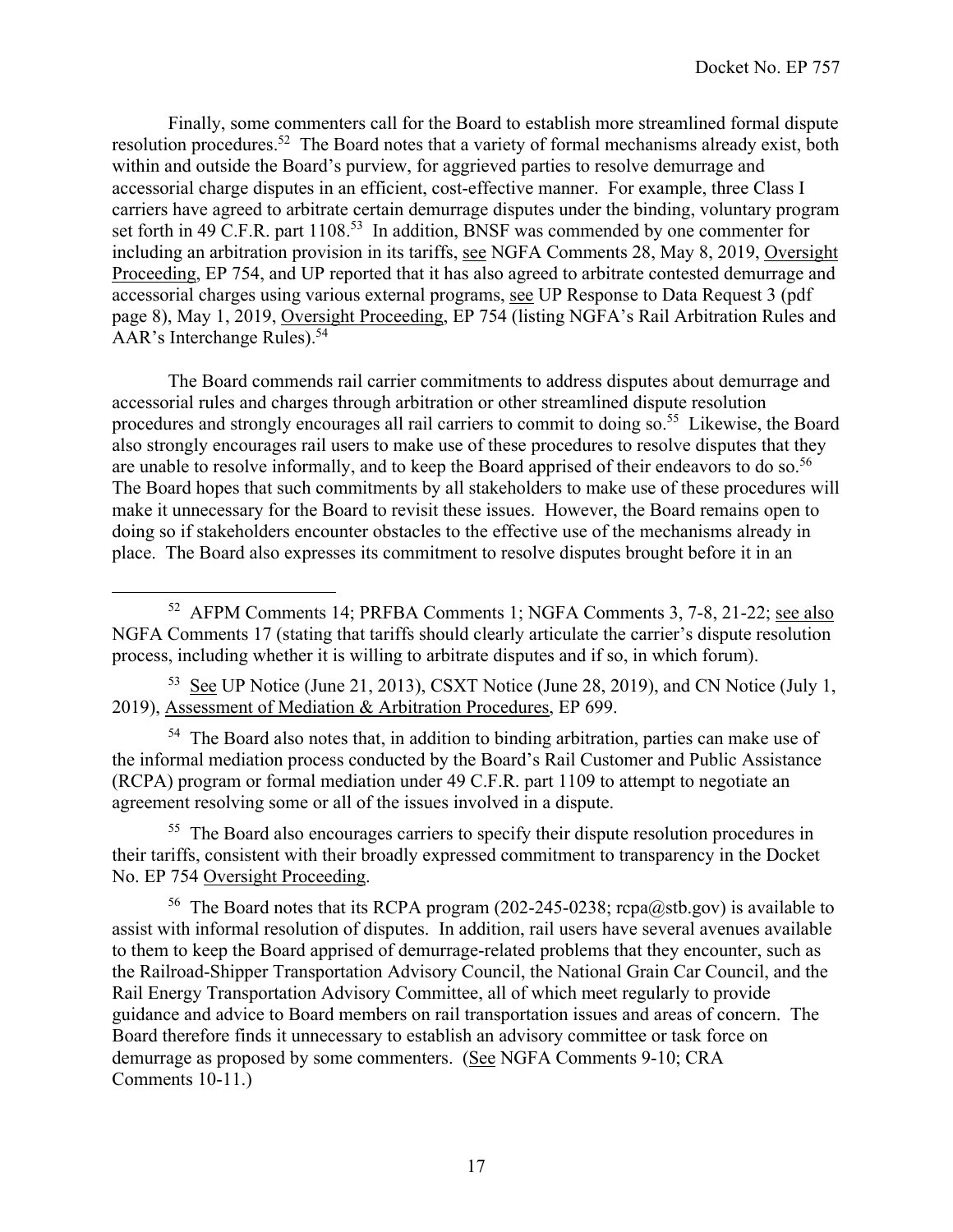expeditious manner. See 49 U.S.C. § 10101(2) ("it is the policy of the United States government . . . to require fair and expeditious regulatory decisions when regulation is required").

## Credits

 A common concern voiced by rail users in the Oversight Proceeding is that various limitations imposed by rail carriers diminish the utility of credits as a means of offsetting debits that are incurred, while carriers' charges (i.e., debits) do not "expire" until they are paid. See NPPS, EP 757, slip op. at 18 (describing comments submitted in Docket No. EP 754). In the NPPS, the Board provided preliminary guidance as to how it would expect to evaluate credit rules and practices when adjudicating specific cases. In response, rail users reiterate the concerns about credits and broadly endorse the Board's suggestion that its concerns would be allayed if rail users were compensated for the value of unused credits at the end of each month (rather than the credits expiring).<sup>57</sup> Some rail users call for further action or guidance from the Board.58 Some rail carriers state that credits are intended to address specific problems associated with carrier-caused delay, and that allowing customers to keep credits long after that delay would undermine the purpose of the credit, encourage inefficient use of rail assets, and create operational and accounting complexities. (CSXT Comments 3-4; CP Comments 12-14 (also claiming that "allowing [rail users] to monetize such credits penalizes the carrier" and "raises similar concerns as banked credits" about disincentivizing efficiency); UP Comments 5-6 n.7.) UP also states that its system is consistent with agency precedent that favorably discusses monthly reconciliation of credits and debits and the expiration of unused credits, and suggests that the Board modify the policy statement to be consistent with that precedent. (UP Comments 5 (citing Red Ash Coal Co. v. Central R.R. of N.J., 37 I.C.C. 460, 462 (1916).)

The Board acknowledges rail users' claims that providing such reciprocity may also promote more efficient car supply, and that the shift in rail car ownership from railroad-owned to private cars documented in the record of the Oversight Proceeding, see NPPS, EP 757, slip op. at 9-10, raises issues from the perspective of private car users. The Board remains open to argument and evidence in future cases in which these issues may be raised.

<sup>57</sup> See, e.g., AF&PA Comments 7-8; TFI Comments 8-9; WCTL/SEC Comments 7-8; ISRI Comments 7; NGFA Comments 18; ISRI Reply 7-8; Joint Reply (ACC, CRA, TFI, NITL) 7-8; WCTL/SEC Reply 8.

<sup>&</sup>lt;sup>58</sup> See, e.g., AF&PA Comments 8 (arguing that the Board should clarify that railroads must offer credits for delays beyond the control of the shipper or receiver and should identify credits on the invoice); Kinder Morgan Comments 10-11 (asserting that credits that expire should be deemed presumptively unreasonable unless the railroad provides appropriate compensation); AISI Comments 8 (same); ACC Comments 2 (stating that the Board should adopt a policy calling for credits to be issued for cars delivered more than a specific time early or late from the original estimated time of arrival); NGFA Comments 12-13 (stating that carriers should be required to make tariffs reciprocal and provide remuneration if rail cars are not placed in accordance with the trip plan within the same amount of free time allowed by the carrier).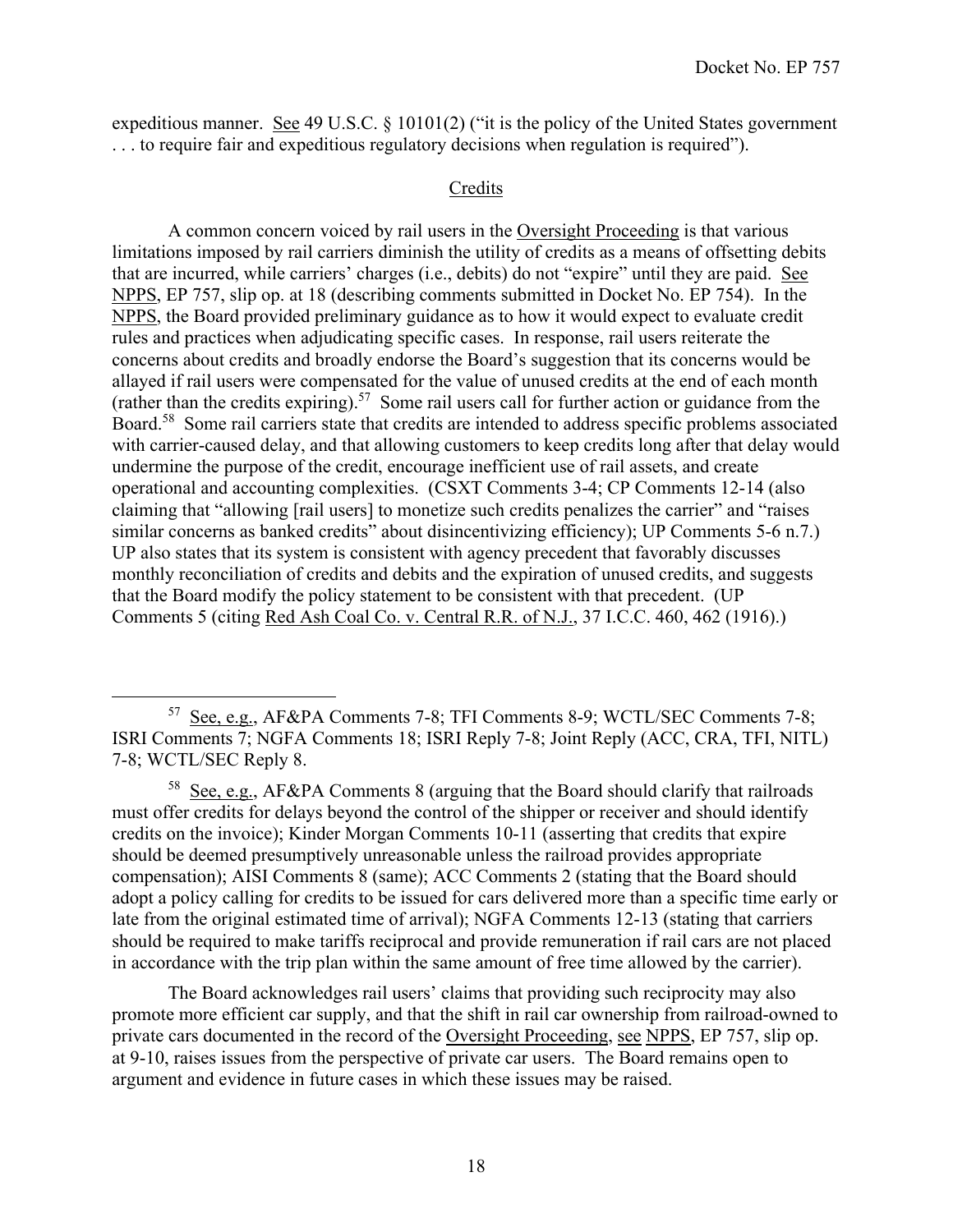The Board remains troubled by the lack of reciprocity between demurrage credits and charges, particularly where the expiration date of a credit, in effect, undermines the value of credits allocated for a problem or delay that was not within the reasonable control of a rail user. The Board also recognizes that credits issued for carrier-caused problems and delays serve a different purpose than credits that function as a proxy for free time, and that different types of credits might have different application methods or expiration time frames. As stated in the NPPS, the Board remains open to argument and evidence in future cases that involve these issues. However, the Board disagrees with the concerns raised by the rail carriers on this issue. The primary concern in the NPPS was "whether the shipper or receiver has been afforded a reasonable opportunity to make use of the credits," and, contrary to the claims of some carriers, (see CSXT Comments 3; CP Comments 13; UP Comments 6 n.7), the Board did not suggest that credits should never expire. The Board's concerns about this issue would be allayed if rail users were compensated for the value of unused credits at the end of each month. Compensating rail users for the value of unused credits at the end of each month could hold rail carriers more accountable for service failures that undermine network efficiency and make rail users less likely to incur future demurrage charges that could be offset by the credits;<sup>59</sup> it would also be consistent with the conventional calendar month-end accounting practice discussed in Red Ash.<sup>60</sup>

The Board reiterates its initial guidance and declines to take further regulatory action related to credits at this time. The Board intends to evaluate how credit rules and practices are administered in determining the reasonableness of demurrage rules and charges when adjudicating specific cases, including, in particular, whether the rail user has been afforded a reasonable opportunity to make use of the credits in question, before any expiration date imposed by the rail carrier. The Board reiterates that it would also take into account the purpose and function of the credits in question and that these concerns would be allayed if rail users were compensated for the value of unused credits at the end of each month (rather than the credits expiring). The Board remains open to argument and evidence on all credit issues, including those involving reciprocity.

## Notice of Major Tariff Changes

Some commenters in the Oversight Proceeding indicated that carriers provided insufficient notice of major changes to demurrage and accessorial tariff provisions, particularly with respect to changes involving reductions in free time. Among other things, rail users commented that they were suddenly forced to try to redesign, on short notice, operations and infrastructure that had been designed around a 48-hour free-time provision, and noted that rail carriers had many months to adjust their operations to implement new operating plans but often expected customers to comply with their new rules and practices in 45 days. See NPPS, EP 757,

<sup>59</sup> Conversely, the Board notes that CP's claim that monetizing credits would "raise[] similar concerns as banked credits" about disincentivizing efficiency, (see CP Comments 14), is neither explained nor persuasive as a matter of policy.

 $60$  The Board also notes that the Red Ash case involved credits issued under an average demurrage plan to incentivize faster loading and unloading, not credits issued for service failures.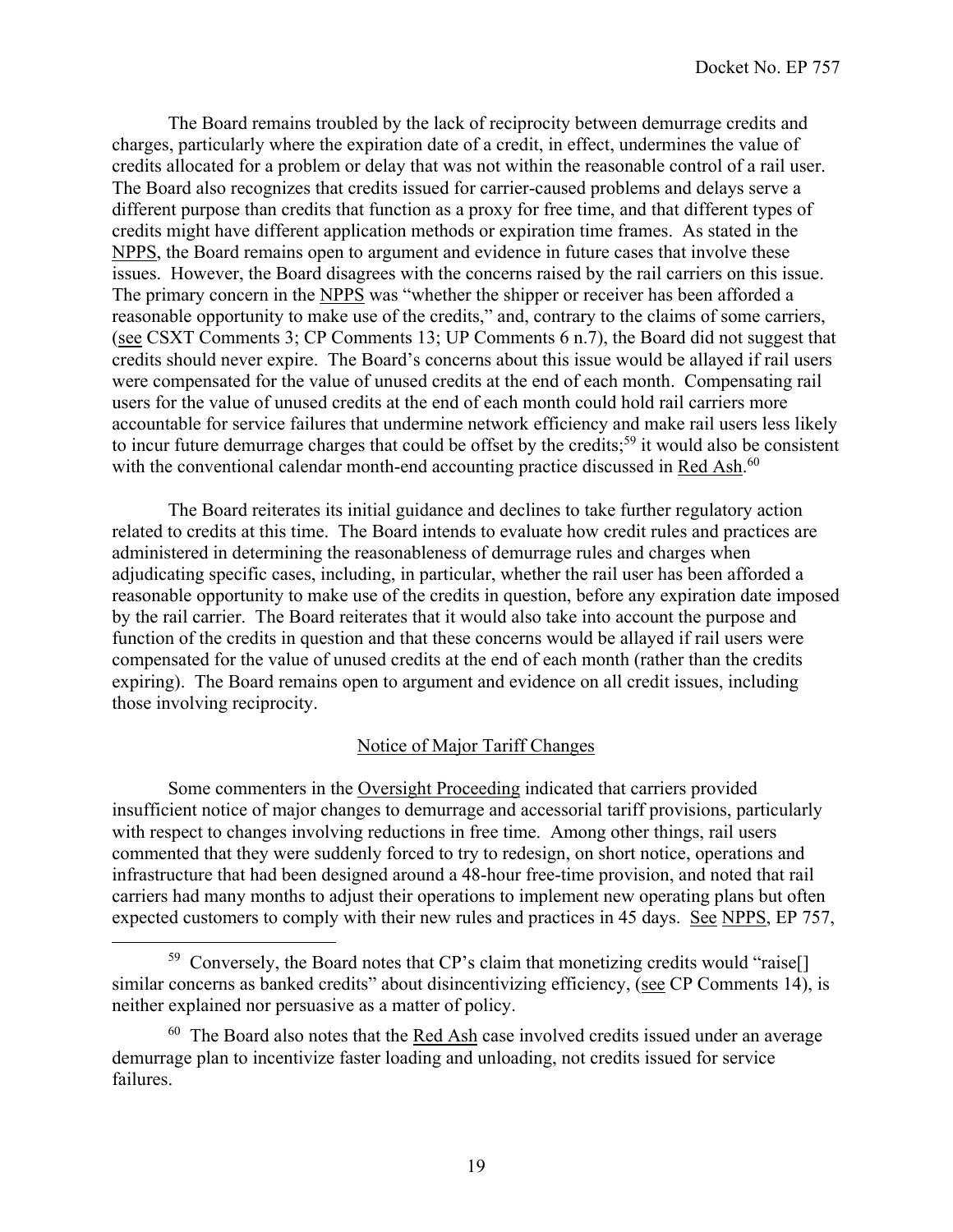slip op. at 19 (describing comments submitted in Docket No. EP 754). Rail users reiterate these points in this proceeding. Some comments call for prescriptive guidance that is not appropriate for inclusion in a policy statement;<sup>61</sup> others either tend to support or do not address the principles discussed in the NPPS.<sup>62</sup> UP states that it will continue to provide customers with "reasonable" notice of accessorial and demurrage tariff changes but not less than 60 days' notice." (UP Comments 3.)

 The Board reiterates the guidance it provided in the NPPS. As a matter of commercial fairness, and consistent with the principles discussed in this policy statement, railroads should provide sufficient notice of major changes to demurrage and accessorial tariffs to enable shippers and receivers to evaluate, plan, and undertake any feasible, reasonable actions to avoid or mitigate new resulting charges. The Board recognizes that a 20-day notice period is statutorily prescribed for changes to common carrier rates and service terms. 49 U.S.C. § 11101(c). However, in the Docket No. EP 754 Oversight Proceeding, rail carriers themselves recognized that 20 days was not sufficient lead time in many cases, and noted that they generally provided between 45 and 60 days, periods that other commenters found were still insufficient. Rail carriers also described various other actions taken to help shippers and receivers adapt, such as delayed billing and working with those that needed more flexibility. See NPPS, EP 757, slip op. at 19.

The Board continues to encourage rail carriers to take these and other initiatives to support all rail users facing the financial, operational, or other challenges of adjusting to major tariff changes, to thoughtfully consider the amount of advance notice that should be given, and to be especially cognizant of and accommodating to any unique obstacles a shipper or receiver may face in adapting to demurrage and accessorial tariff changes.

## Demurrage Billing to Shippers Instead of Warehousemen

 In the Oversight Proceeding, several participants expressed concerns about the impact of demurrage on third-party intermediaries who handle goods shipped by rail but have no property interest in them (also commonly known as warehousemen, as noted above) following the Board's adoption of the final rule in Demurrage Liability, Docket No. EP 707 (codified at 49 C.F.R. part 1333). The NPPS addressed these issues and noted that the Board had initiated a rulemaking on this subject. See NPPS, EP 757, slip op. at 20-21. The Board refers stakeholders to the decision being issued concurrently herewith in Demurrage Billing Requirements, Docket No. 759, for further direction and guidance pertaining to this issue.

<sup>61</sup> See NGFA Comments 19; CRA Comments 10; AFPM Comments 12-13.

<sup>&</sup>lt;sup>62</sup> See, e.g., AF&PA Comments 8 (stating that it "strongly agrees with the Board's views"); NITL Comments 8 (stating that it "strongly supports the Board's proposed principles").